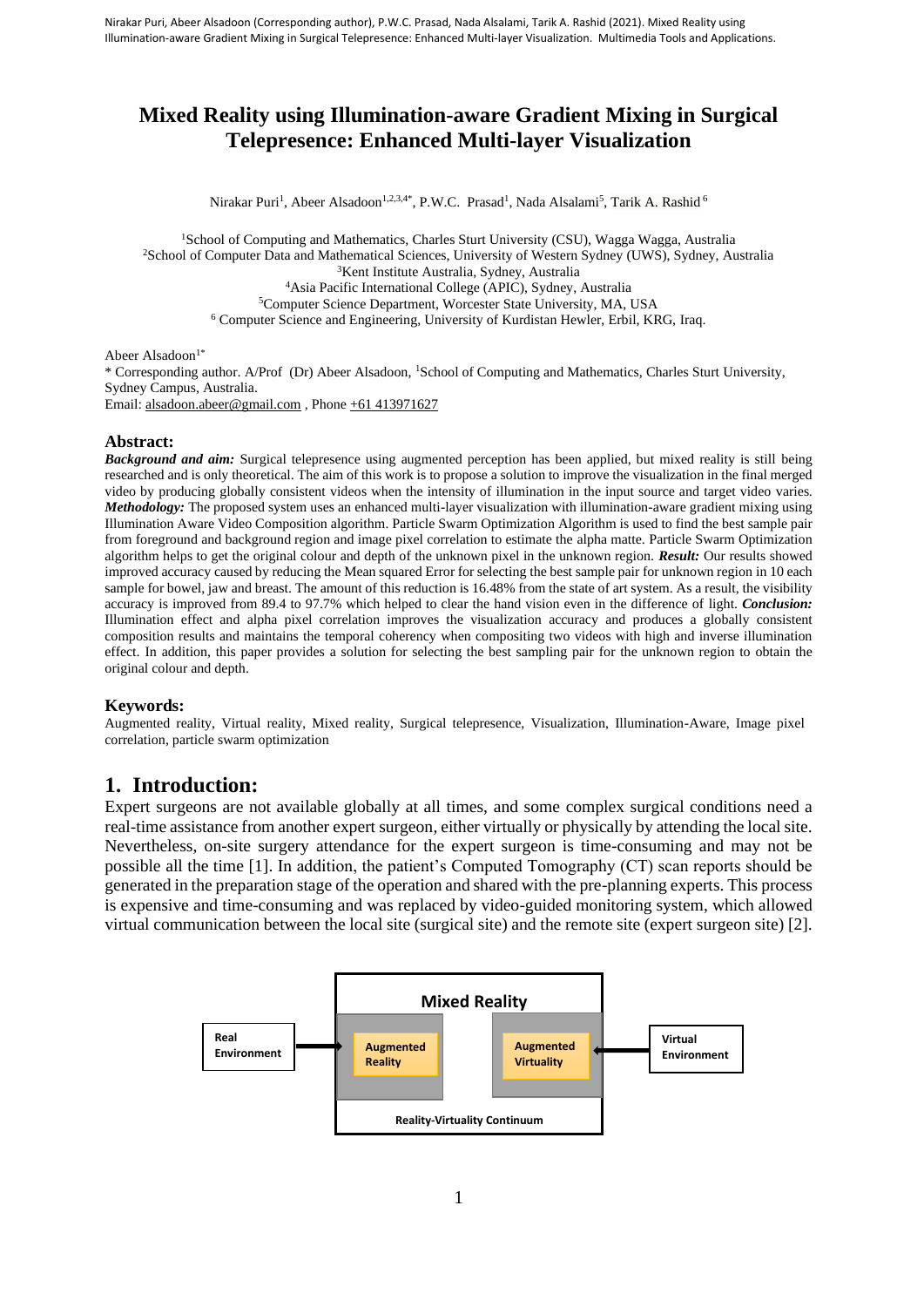#### Figure 1: Reality- virtuality (RV) continuum.

Mixed Reality (MR) is introduced to contribute the remote collaboration that combines the virtual world and the real world, and this concept is called Reality-Virtuality continuum as shown in Figure 1[1]. The augmented video is created on the surgery site. The experts on the remote site interact with the augmented video and can guide the rural surgeon using hand gesture that will be recorded by camera. The MR view is created from merging augmented and virtual videos and is shared to both sites. MR has allowed expert surgeons to assist in real live surgery at local sites directly from their virtual hand [3]. MR is promising surgical guidance technology [4]. It can boost the sensory experience of the surgeon by combining imaging modalities with real objects and enable the patient to interpret depth and spatial interactions in the realistic world. Unlike Augmented Reality (AR) systems that can only overlay the visual image on the real object, MR system can provide a fully interactive holographic environment in which the user can interact with virtual object while the objects respond to complex interaction including physicallybased contact modelling, deformation and so on [5][6].

The remaining sections of this paper is structured as a Literature Review section that discusses the latest solutions and describes the current best solution, i.e. the Enhanced Multi-layer mean value cloning Algorithm [1] (EMMVC). The proposed system is explained in sections 3. The Result (section 4) provides the tested sample and visual data whereas the discussion (section 5) provides the discussion of the results. Finally, the research concludes by providing a conclusion and future works to be done in section 6.

# **2. Literature Review:**

The literature review examines and evaluates the existing research and systems and find the opportunities to improve them. The evaluation offers an understanding of the various methods, procedures, and instruments used in the field of study. This section provides an evaluation and an analysis for various published papers related to our work. The aim of this work is to combine the augmented video (generated at the local site) with the surgeon's hand's virtual video. This combination produces a high level of accuracy MR view and is sent to both sites. The combined video can restore the patient's augmented image pixels which are occluded by the hands and instruments of the surgeon, and virtual image pixels which are influenced by the illumination intensity difference in operation theatre. For better understanding, we organized the studied papers into five subsections according to their main method. These subsections are: Capturing Motion of Hand, Illumination and colour correction Method, Remote collaboration Systems using Mixed Reality, Image Restoration, and Enhanced Multi-layer mean value cloning Algorithm.

# **2.1**Capturing Motion of Hand

Shakya et al.[2] enhanced Continuously Adaptive Mean SHIFT (CAMSHIFT) algorithm. CAMSHIFT algorithm helps to detect the high-speed motion of the expert surgeon hand during the surgery, and to remove the occlusion. The research solved the occlusion problem by using two Red-Green-Blue-Depth (RGBD) cameras to get the initial alpha values and to get a wide angle of the hand. This solution conducted research on 10 breast samples using extended CAMSHIFT algorithm. The results reduced the average accuracy error of the video frame image overlay from 1.44mm to 1.28mm with the average processing time enhanced from 76 second compared to the state of art method. Venkata et al. [1] used the trimap contour flow algorithm and tripmap propagation algorithm to capture the motion of the hand. Nevertheless, Venkata et al. [1] and Shakya et al. [2] have not considered any effect of illumination intensity when merging the video frames [7]. There will be a different light intensity in the operation theatre and the expert surgeon hand capturing area. As a result, the merged video will have the light effect.

## **2.2** Illumination and colour correction Method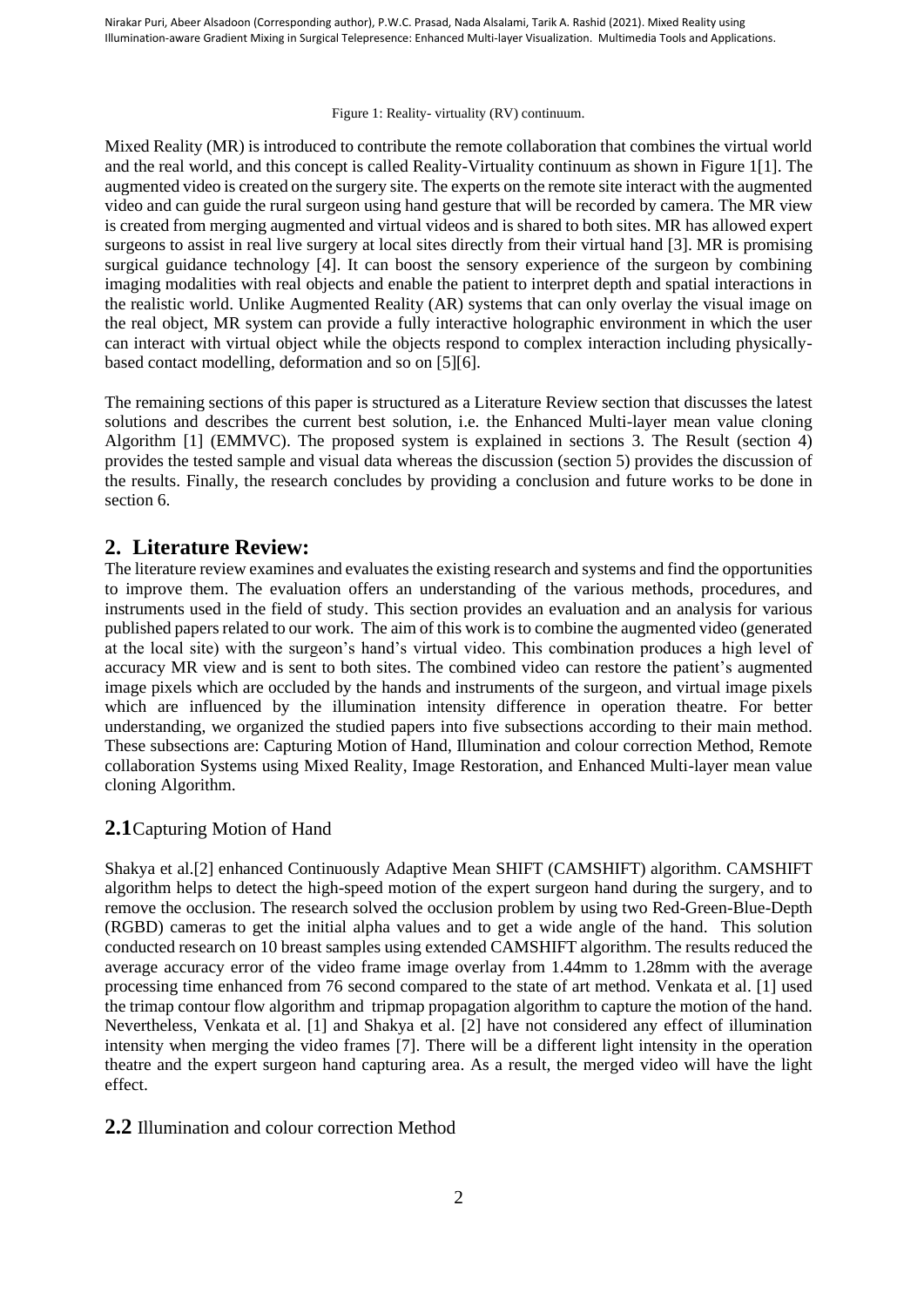Venkata et al. [1] proposed a solution to enhance the multi-layer mean value cloning algorithm to downgrade overlay error, improve processing time and improve the visibility accuracy by decreasing the occlusion, smudging and discoloration pattern. The research used EMMVC algorithm, trimap generation and alpha matting technique. This solution conducted research on 10 soft and 10 hard tissue image frames. As a result, the accuracy in term of overlay error was improved from 1.3mm to 0.9 mm and the visualization accuracy was also improved from 98.4% to 99.1%. The processing time was minimized from 11 seconds to 10 seconds for 50 frames. However, this solution has not used the correlation for alpha matting and thus suffer from artefacts around the merged region. The global alpha matting approach used in this work was unable to find the best pixel sample for the unknown region [8].

Wang et al. [7] and Pluhacek et al. [9] extended the mean-value cloning by smoothing the discrepancies between the source frame and the target frame and produced a globally consistent composition results. Also, these works maintain the temporal coherency when compositing the two videos with high and inverse illumination effect. The two research offered a solution to the illumination problem by optimizing the interpolation for image cloning, and the spatial-temporal consistent blending boundary. Also, they offered illumination guided gradients mixing. As a result, the processing time was 24.2 seconds in which optical flow consumes 22.7 seconds. The user supervision is not required so often, and the quality of the final composite video is very high and does not suffer from any discoloration and illumination intensity varying. Henry et al.[10] used the automatic trimap generation to solve the colour correction.

Yan et al. [8] and Archer et al. [11] proposed image pixel correlation sampling method to reduce the artefacts that occur when alpha matte in the image. Their solution used the artificial immune network (aiNet) to collect the sample set and applied Particle Swarm Optimization (PSO) algorithm to select the best sample, and finally integrated the pixel correlation to smoothen the pixel of unknown regions. The accuracy is 0.81 measured in term of Mean Squared Error (MES). It has been improved compared to the current methods.

# **2.3** Remote collaboration Systems using Mixed Reality

Fang et al. [3] proposed a new remote collaborative platform for remote 3D communication using Head Mounted Display (HDM) to support more natural and intuitive interaction. Fang et al. [3] improved the co-presence awareness and collaborative efficiency. This solution used Basler camera in the local workers site to capture the scene and transfer it to the remote site as augmented video in 3D. Also, this method superimposes the hand gesture of the remote helper hands in the 3D video of the local site and sends it back as a guideline for the local person seeking help. The research used the Dynamic link library algorithm for this task and provided a consistency of 0.852 measured as a Cronbach's alpha, and an improvement of processing time by 36.43%. The consistency and processing time are considered acceptable to solve the remote collaboration for teaching and guiding.

Huang et al. [12] provided a specific type of remote-collaboration system where a remote helper guides a local worker using an audio communication and hand gestures to perform a repair or a maintenance task. This process gives more advantage over the current 2D based collaboration systems. The offered solution used the 3D augmented video of the local workspace and fusing that video to the remote helpers' hands gesture to create a real time MR for the helper. The Standard deviation of Immersion and the overall usability were 0.99 and 0.96, while for the old system they were 0.94 and 0.95, respectively. As a result, the usability in term of immersion effect is accepted.

Si et al. [5], Wang et al. [13], and De lima et al. [14] proposed new systems for remote collaboration and guidance in abdominal surgery for needle placement using MR. The Authors had proposed three components namely heterogeneous anatomy construction, virtual-real spatial information visualization registration, and automatic registration. These systems improved the reconstruction of an image frame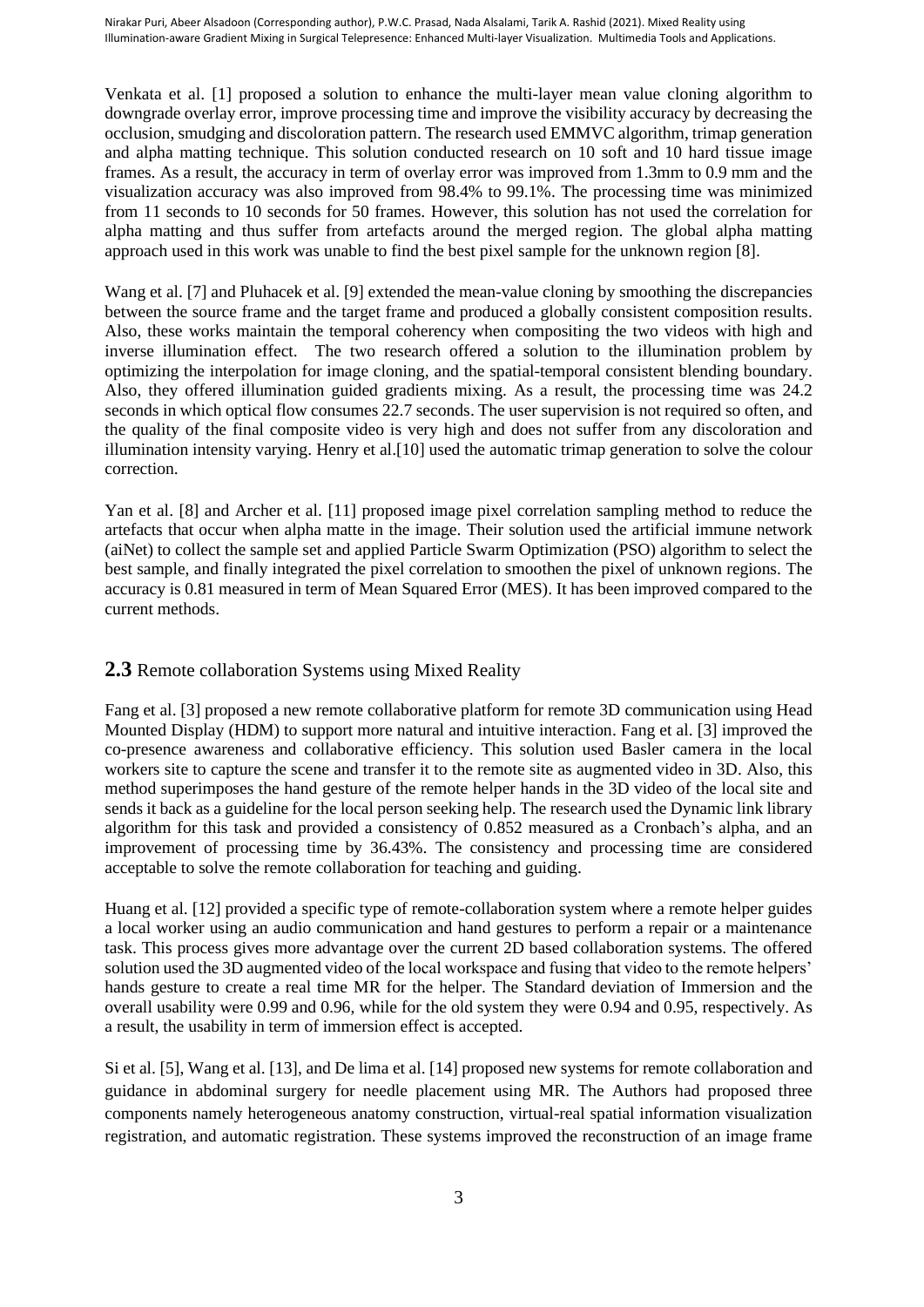when creating the MR view. Compared to the traditional CT scan guided method, these systems show an improvement in the operation time and in precision [15].

# **2.4** Image Restoration

Basnet et al. [16] and Murugesan et al. [17] worked on image restoration for merging the images. Basnet et al. [16] reduced the processing time by using optical camera and enhanced the tracking and learning detection. The research used Iterative Closest Point (ICP) for image registration, and this improved the quality of the live video optical camera and the CT scan image with the live video. Basnet et al. [16] and Murugesan et al. [17] used the noise removal technique to improve the quality of live video frames. Also, they used the occlusion removal method which gave image overlay to 0.23~0.35 mm. Processing speed of 8~12 frames per second was also achieved.

Zhang et al. [18] and Oyekan et al. [19] improved the image restoration method after occlusion removing to have more efficient restoration for the occlusion region with significant textured structure. These papers solved the problem by using a spinning parallelogram operator algorithm to find the pixel in the damaged area for image restoration. Thus, it can effectively remove occlusion object and restore the damaged part with the object being 400mm in front of the original image. This work operated successfully on the textured structured image [20].

The aim of our research is to propose a new system that improve the accuracy by reducing the visualization error. Our proposed solution also finds the best value for an unknown pixel in an unknown region during the merging of image frames. Pixel correlation is used to find the best value of the pixel. The best current solution in this area of research is presented in section 2.5.

# **2.5** Enhanced Multi-layer mean value cloning Algorithm

The review section presents the studies done about the remote collaboration in surgery and the merging techniques for generating the MR video from the remote site augmented video and the local expert site virtual images. Based on these studies, the key aspect considered in our work are accuracy, processing time, depth perception, noise, occlusion, visualization, spatial-temporal consistency, and the movement of objects.

Venkata et al. **[1]** enhanced the multi-layer mean value cloning algorithm to reduce overlay error, improve processing time and improve the visibility accuracy by decreasing the occlusion, smudging and discoloration pattern. Venkata et al. **[1]** used EMMVC algorithm, trimap generation and alpha matting technique. The advantage of trimap generation is that it helps to achieve accurate objects from the image and identify the foreground, the background, and unknown regions clearly. The author has used trimap propagation and contour flow method for detecting the movement of the object which is very important in remote collaboration of surgery. This paper has worked toward the enhancement of the existing mean value cloning algorithm by adding more techniques to optimize the final outcome and reduce the processing time and remove the artefacts by applying alpha trimap generation, adding interpolation constraint coefficient (k) to modulate the color variation and multi-layer visualization technique to adjust the transparency value to make desired layer transparent **[1]**. This solution conducted research on different soft (breast) and hard (jaw) tissue image frames. As a result, the accuracy in term of overlay error has been improved from 1.3mm to 0.9 mm. The visualization accuracy improved from 98.4% to 99.1% and the processing time from 11 seconds to 10 seconds for 50 frames. After studying and analysing all research presented in this section, we selected this research, Venkata et al. [1] as the first best solution. All there researches The block diagram shown below in Figure 2 depicts the features and the limitations of the best current solution in blue and red dotted rectangles, respectively.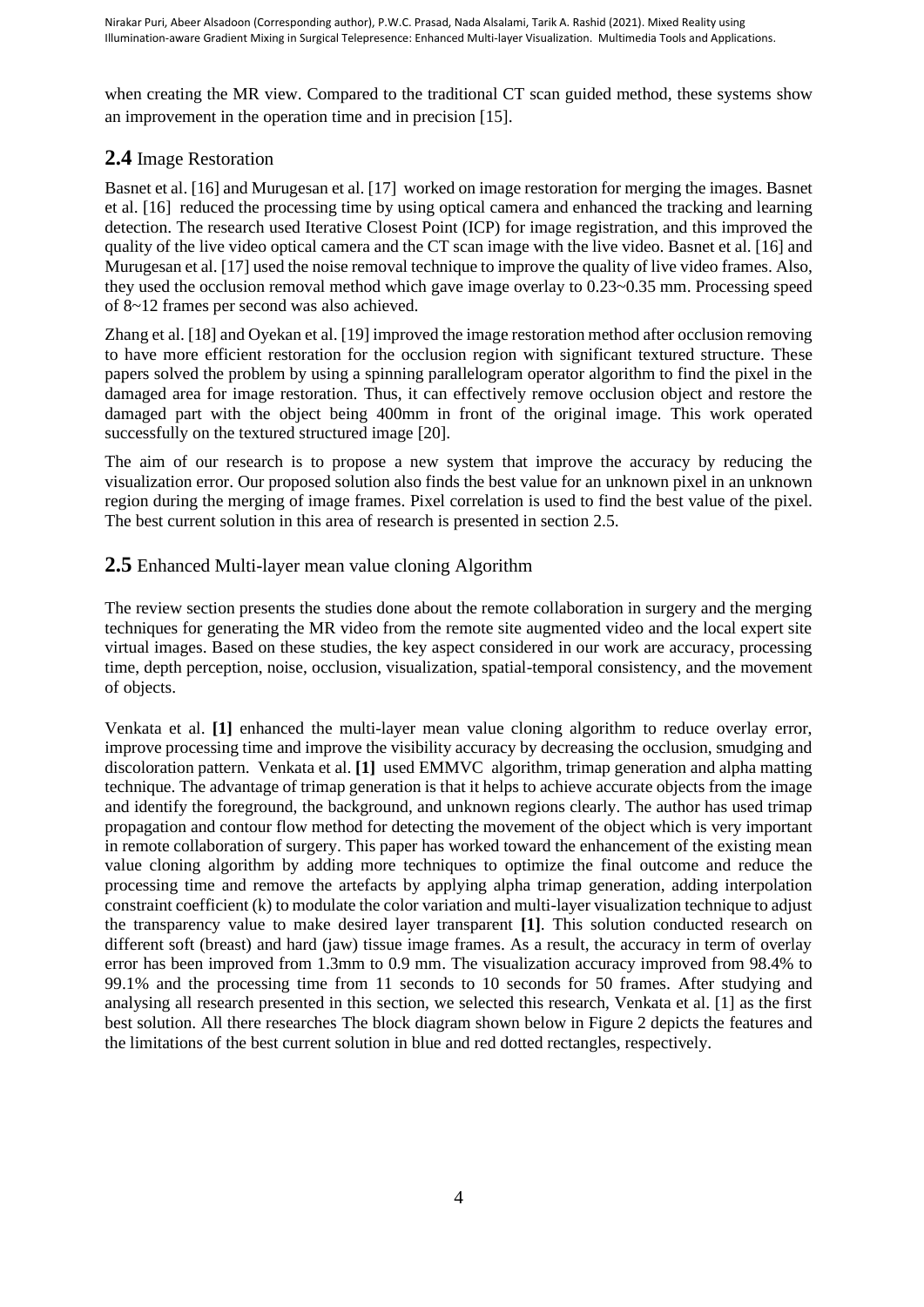

Figure 2: Enhanced Multi-layer mean value cloning Algorithm Solution Block Diagram **[1]** [The. blue rectangle shows the good feature, and the red rectangles shows the limitation.]

Table 1: Pseudocode of the Enhanced Multi-layer mean value cloning system model.

Algorithm: Enhanced Multi-layer mean value cloning Algorithm **Input:** boundary pixels' list δ b, boundary inner pixels' list bin, trimap with three regions source image I<sup>s</sup> and target image colour vector It

**Output:** Merged video without artefacts.

#### **BEGIN**

**Step 1**: Generate the trimap for current and previous frames.

**Step 2:** If frame  $0!$  = frame N then Calculate the contour flow between the two trimap using the equation:

 $I_{cf}(p) = (x_{current}, y_{current})$ 

**Step 3**: Calculate the mean value coordinates of every inner pixel of generated source trimap generated in step 2 using this equation:

$$
\lambda_i(p) = \frac{Wi}{\sum_{j=0}^{m-1} W_j} \ \ i = 0, 1, \ \ldots \ \ m-1
$$

**Step 4**: Repeat steps 2 and 3 and produces the cloned image for every image. **Step 5**: Discoloured artefacts are removed in the cloned image using the interpolation constraint coefficient.  $k =$ 0 to 255, is considered as RGB channels. It can obtain by equation:

$$
I_c(p) = \begin{cases} \text{Is (p)} + k * r(p) \text{ for frame 0} \\ \text{Is (p)} + k * r(p) \text{ for frame 1, 2} \end{cases}
$$

$$
e^{(p)} = (\text{lcf}(p) + k * r(p) \text{ for frames } 1, 2 \dots N
$$

**Step 6**: Alpha matte is applied to smooth and remove the smudging artefacts. It can be given as equation:  $I_c = \alpha I_c (p) + (1 - \alpha) I_t(p)$ 

**Step 7:** A multi layered merged video is produced by using volumetric image synthesisation to recover the occlusion. It can get by equation:

$$
Ilayers(p) = \alpha I_c(p) + \beta I_c(p)
$$

**END**

This solution consists of three stage: Remote expert surgeon site (source site), Local surgeon site (target) and composition site as shown in Figure 2. The three stages mentioned above are described as follow: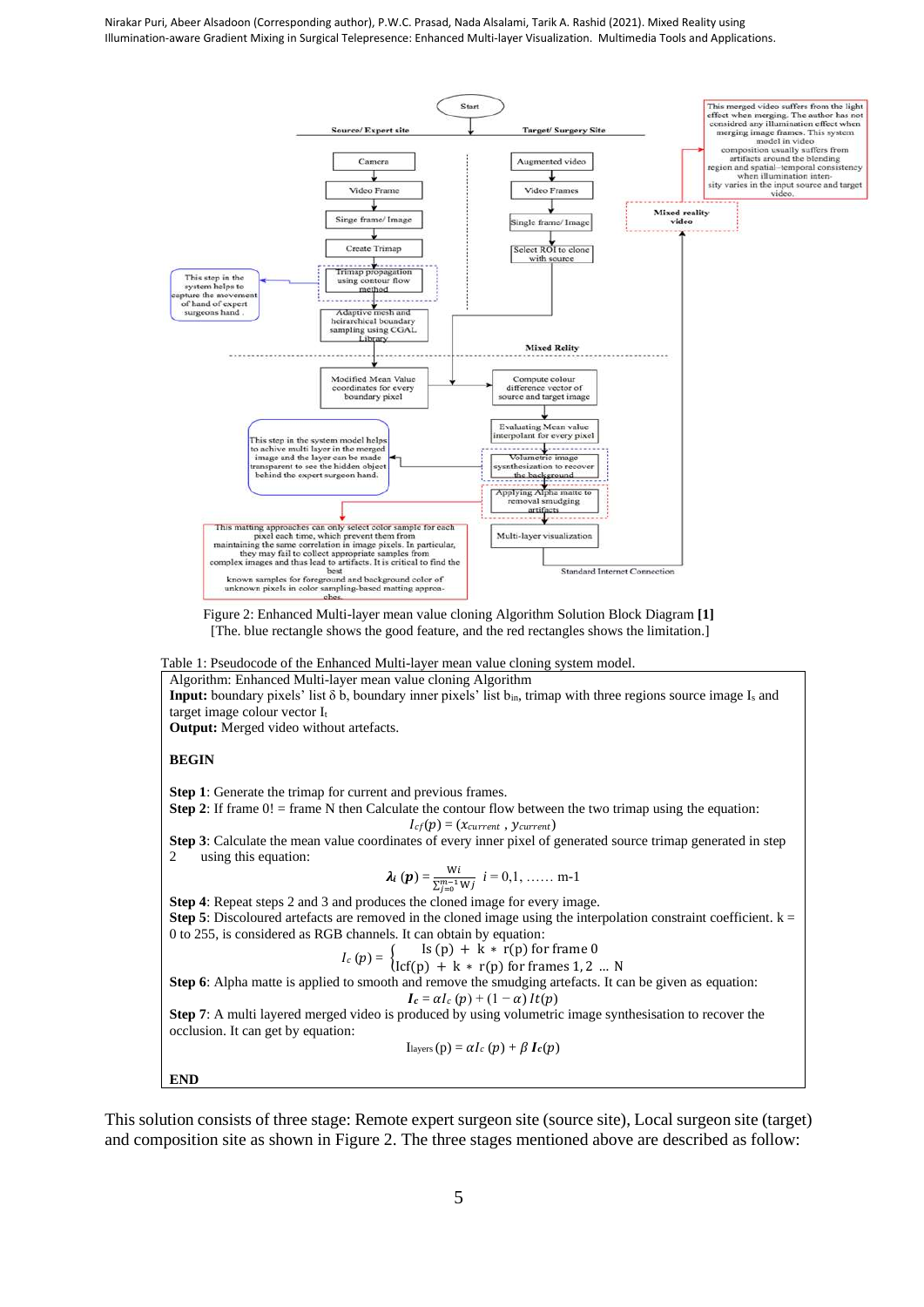*Local Surgery Site (Target):* Augmented video based on the patient information and image is generated from the original generated video. The video frames are extracted, and those frames are sent to the remote expert surgeon site with the help of the internet so that the remote surgeon can perform a virtual surgery.

*Remote expert site (Source):* The expert Surgeon's hand action and the guidelines are recorded by the Red Blue Green Depth (RBGD) camera. From the recorded video, frames are extracted to be merged with patient video frame. From the two extracted frames, extracted from remote and local site, two consecutive extracted frames and two trimap's are generated respectively to detect the movement of expertise hand between the two frames. A trimap propagation technique is used to find the contour on the frames for which a user must specify the foreground, the background and the left one as unknown region. As a result, update the contour flow of the current frame to the next stage.

*MR (Video composition):* From the obtained trimap, an adaptive mesh is constructed using CGAL library. To reduce the processing time some inner pixels of the expert surgeon hand are ignored for the next stage based on the hierarchical boundary sample [1]. After this step, mean value are calculated for every pixel in the refined boundary region by using modified mean value algorithm. To remove the discoloration artefacts, an interpolation constraint coefficient k is introduced which maintains and manages the colour variations on both images. Temporal consistency is a key to achieve seamless video consistency and to gain it an alpha matte is generated that removes the smudging artefacts. Venkata et al. [1] used the volumetric image synthetization to generate a multi layers in the combined image which helps make the hand of the surgeon transparent. Finally, the refined and the merged reality video are sent to the local surgeon site.

*Limitation:* This solution has not considered any illumination effect when merging the source image frame and target image frame. Video composition usually suffers from artefacts around the blending region and spatial– temporal consistency when illumination intensity varies between the input source and the target video. When there is a light intensity difference between the target and the source object there will be a chance that the image with high illumination intensity will make other section invisible. This will confuse the surgeon and the visibility will be degraded very much. In addition, the matting approach can only select colour sample for each pixel each time, which prevent them from maintaining the same correlation in image pixels. In particular, they may fail to collect appropriate samples from complex images and thus lead to artefacts. It is critical to find the best-known samples for the foreground and the background colour of unknown pixels in the colour sampling-based matting approach. Figure 3 present the flow diagram of Enhanced Mean Value Cloning.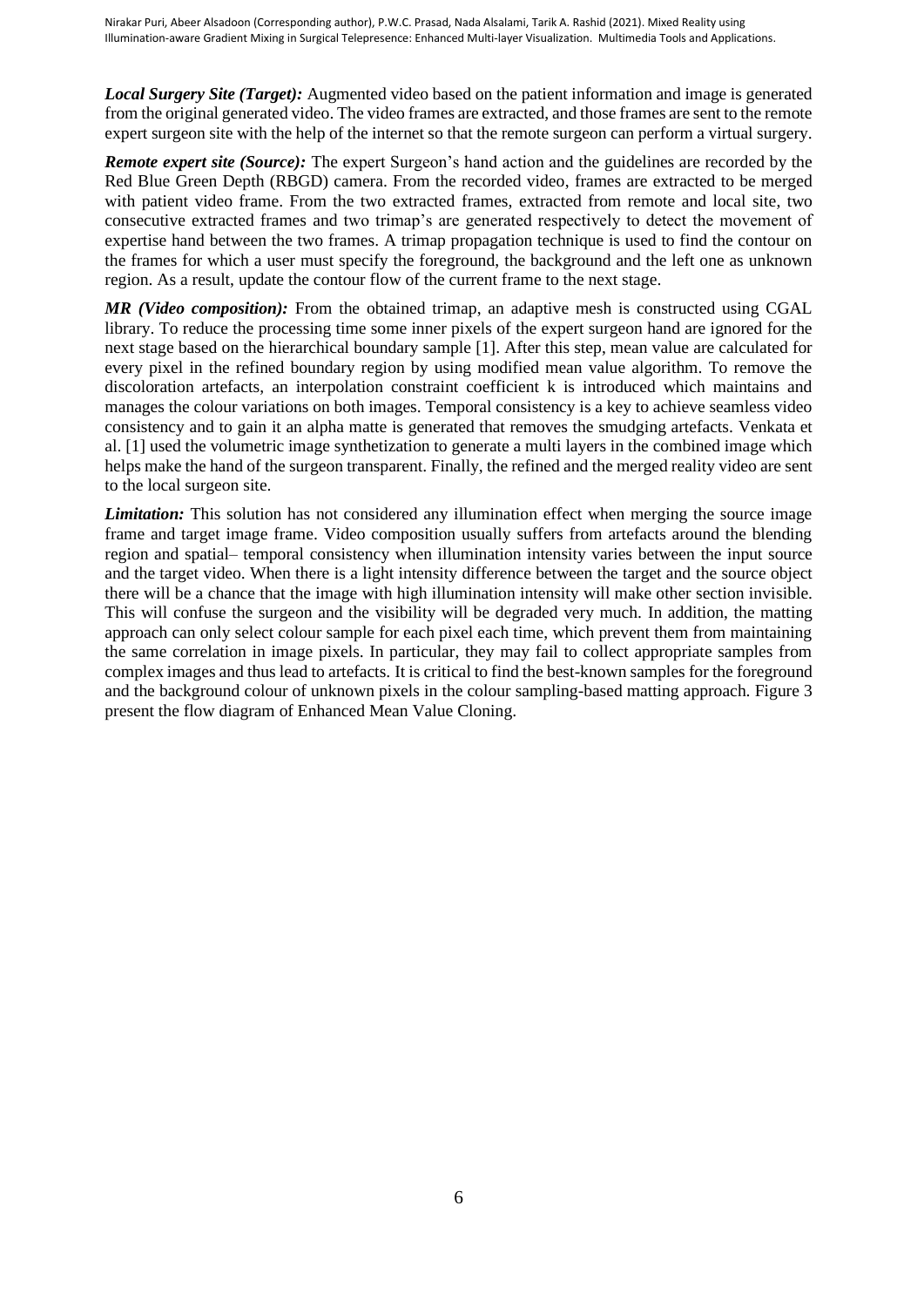

Figure 3: The flow diagram of Enhanced Mean Value Cloning.

A multi layered merged video is produced by using volumetric image synthesisation to recover the occlusion. It can get by the equation of Image multi-layer composition which is given as in Equation (1):

$$
I_{layers}(p) = \alpha * H I_c(p) + \beta * I_{hc}(p)
$$
 (1)

Where,

α, β are the blending parameters, where, α+β=1.

 $HI<sub>c</sub>(p)$  is the modified contour flow trimap for a given source, by using equation 2.

 $I_{hc}(p)$  is the composited image and considered as the target image for multi-layer visualization. It is calculated by using Equation 3:

$$
HI_c(p) = \begin{cases} I_s(p) + k * r(p) \text{ for frame } 0 \\ I_{cf}(p) + k * Hr(p) \text{ for frame } 1, 2 \dots M \end{cases} \tag{2}
$$

Where,

p is the inner pixel.  $I_s$  is RGB colour vector of the source image. K is the interpolation constraint coefficient.  $I_{cf}$  is the motion of the source image trimap.  $r(p)$  is the interpolation vector.  $H(r(p))$  is the interpolation vector for the frame greater than zero and calculated using equation 6.

Alpha matte is applied to remove the smudging artefacts and generated based on the trimap. For given image Is and It as source and target images, image composition using alpha matting is to remove smudging and discolour artefacts is given by Equation 3.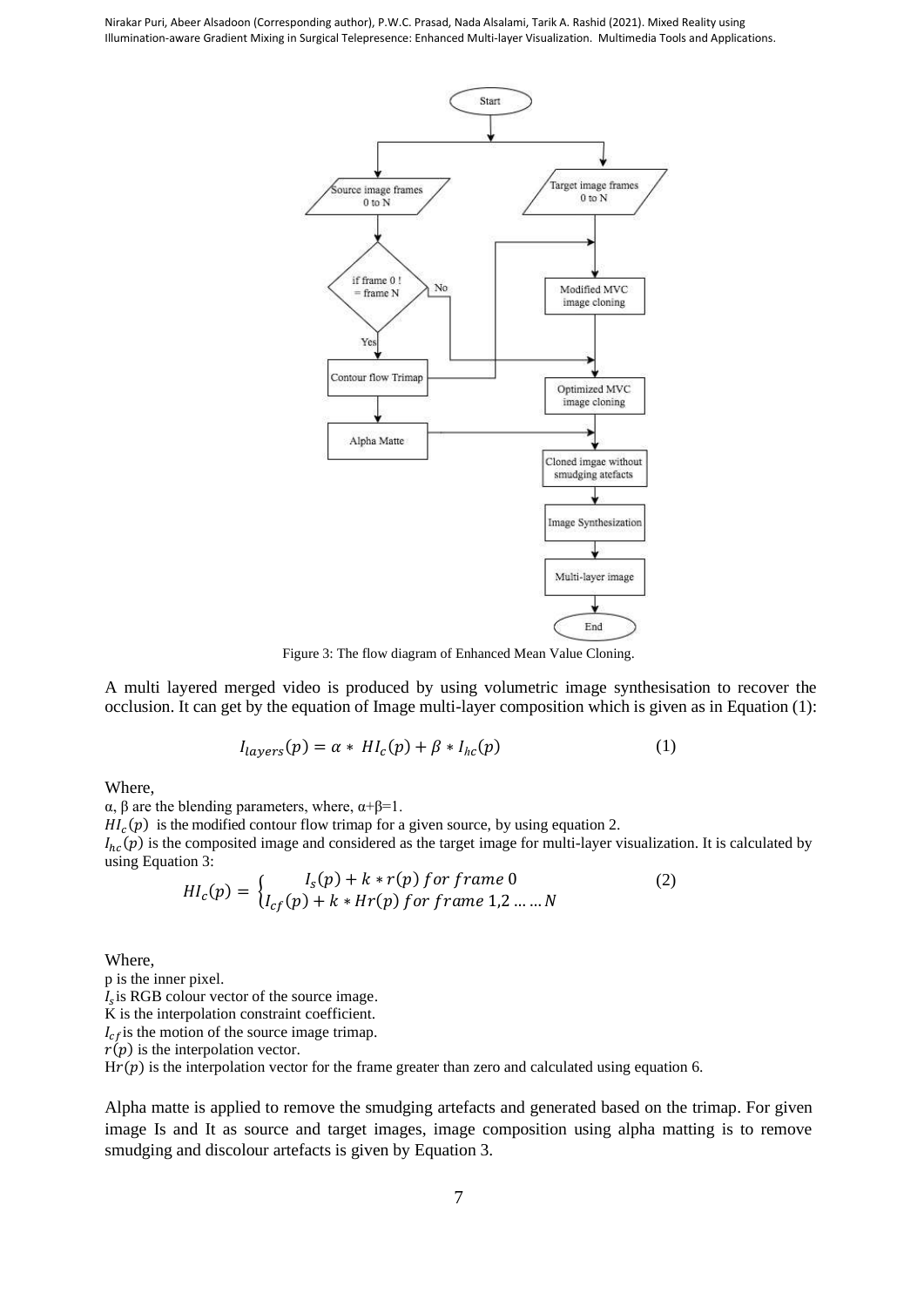$$
I_{hc} = \alpha I_s(p) + (1 - \alpha)I_t(p) \tag{3}
$$

Where, p is inner pixel. Ihc is final composite image.  $I_s$  is the source image.  $I_t$  is target image.  $\alpha$  is alpha channel or transparency i.e. [0,1]. I<sup>c</sup> is final composite image with gradient mixing to remove illumination difference.

Depending on the above analysis, EMMVC [1] is selected as the best solution. It is selected based on the accuracy and the processing time of the implemented merging algorithm. EMMVC uses the trimap propagation with contour flow that gives the movement of the object by matching the previous and the current trimap. Multi-layer visualization is also used to remove the occlusion caused by the source image and its artefacts. Thus, EMMVC algorithm helps to merge the videos in optimized way by considering the facts about object movement, and occlusion removal based on multi-layer visualization. Figure 2 show the three phases of the EMMVC solution [1], and Table 1 shows the pseudocode of the EMMVC model [1].

### **3. Proposed System**

Our aim is to propose a new solution to improve the visualization accuracy in the final merged video by producing globally consistent video when illumination intensity varies in the input source and target video. Our proposed system considered the method proposed by Venkata et al. [1] (i.e. EMMVC) the first-best solution. In addition, our system considered Illumination-Guided video composition via gradient consistency optimization suggested by Wang et al. [7] as the second-best solution. The illumination-guided video composition method helps to produce a globally consistent composition result even when the illumination intensity varies in the input source and the target video. This is a new feature adapted from the second-best solution. The composition technique can solve the illumination guided technique and thus helps the surgeons to visualize clearly without confusion even when there is a light difference in the image frames. Furthermore, Yan et al. [8] implemented the alpha matting with image pixel correlation for getting the unknown pixel in the colour-based matting approaches to remove the smudging artefacts. The EMMVC approach [1] is interpolation and can only select colour sample for each pixel each time, which prevent maintaining the same correlation in the image pixels. The EMMVC solution [1] failed to collect appropriate sample in a complex image and thus leads to artefacts. The correlation-based sampling method helps to define and select the best sample for unknown pixels, so that the true property of the pixel will not be lost. From the analysis and evaluation of EMMVC method proposed by Venkata et al. **[1] (** given in section 2.5), we have concluded that there are two main limitations in this method. First, it does not consider any effect of light in source and target image frame when merging the video. Second, it does not consider neighbour pixel value when finding the image pixel for unknown pixel so that it has smudging artefacts in blending regions. Our proposed solution solved the first limitation by using illumination aware grading mixing when the light intensity varies in source and target video. Furthermore, the proposed method solved the second limitation by using image pixel correlation to find the best sample in the sample collection for unknown pixel. In the section, the proposed algorithm is explained in detail.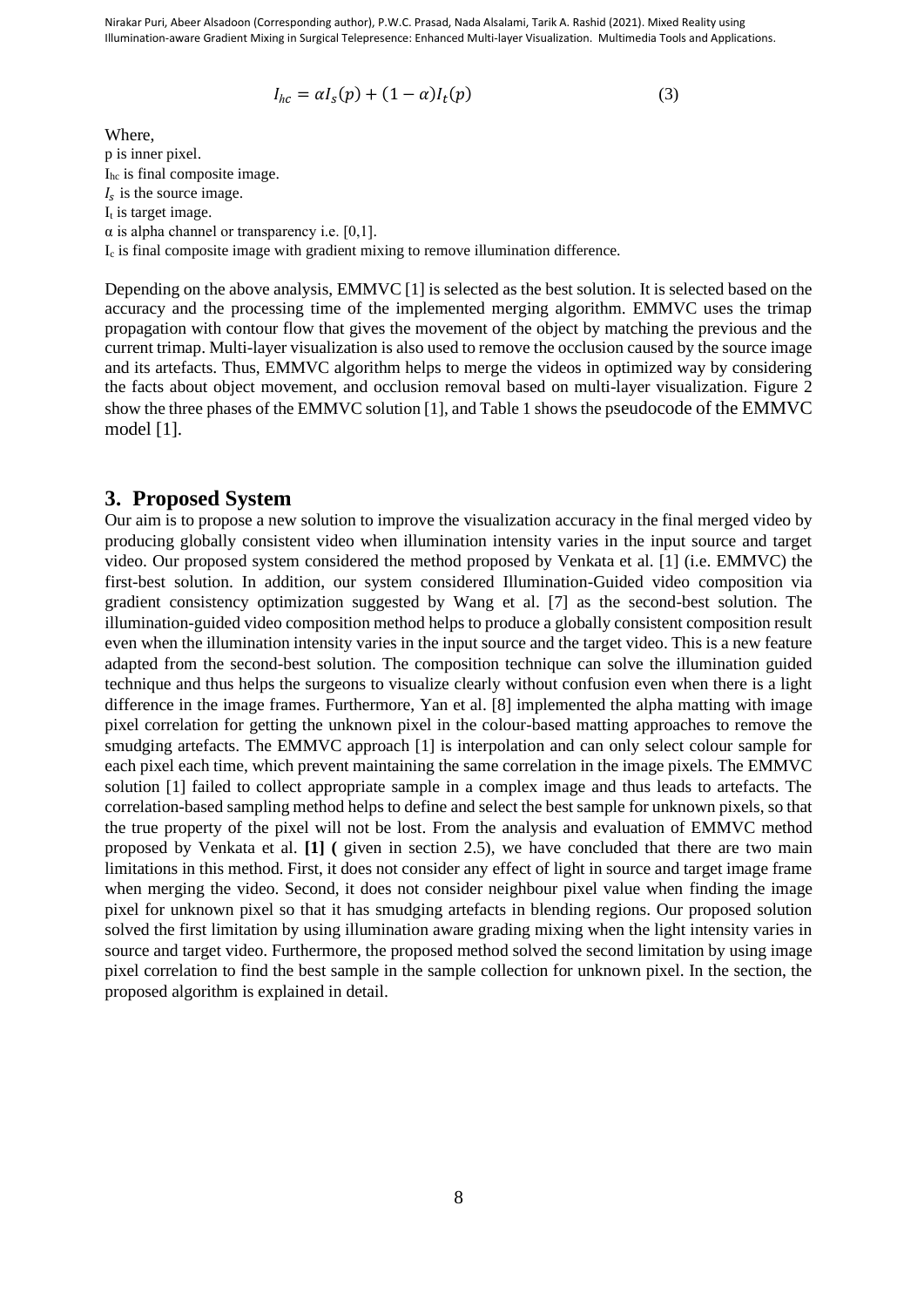

Figure 4: The Proposed solution Diagram [The green rectangles refer to the modified parts in our proposed system]

The proposed system has three stages namely: local (surgery) site process stage, remote expert surgeon site process stage and the third one is video merging process stage where the merging of two videos will take place.

*Local Surgery Site (Target):* The augmented video is generated based on the patient information and the generated image. From the original generated video, the video frames are extracted, and those frames are sent to the remote expert surgeon site so that the remote surgeon can perform a virtual surgery and the video composition can be done.

*Remote expert site (Source):* In the remote site the augmented video is received from the first stage. Expert Surgeon's hand action and guidelines are recorded by the RBGD camera. From the recorded video, frames are extracted to be merged with the patient video frame. From the two extracted frames, two consecutive extracted frames and two trimap's are generated respectively to detect the movement of the expertise hand between the two frames [1]. A trimap propagation technique is used to find the contour on the frames for which a user has to specify the foreground, the background and the unknown region, and update the contour flow of the current frame to the next stage.

*MR (Video Composition):* From the obtained trimap, an adaptive mesh is constructed using CGAL library. To reduce the processing time some inner pixels of the expert surgeon hand are ignored for the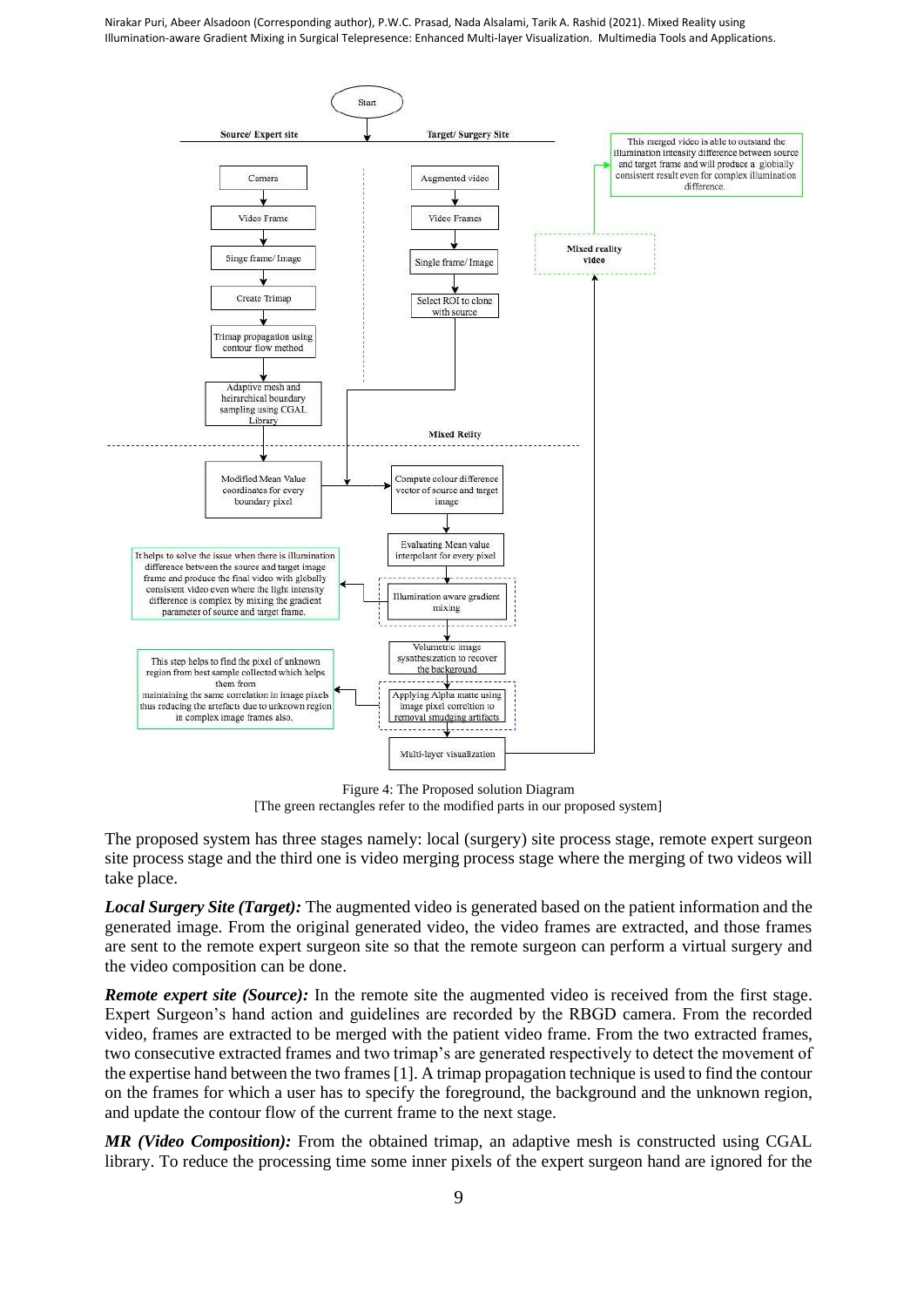next stage based on the hierarchical boundary sample **[1]**. After this step, mean value are calculated for each pixel in the refined boundary region by using modified mean value algorithm. Then, Illumination guided gradient mixing is applied using the gradient mixing parameter**.** Temporal consistency is a key to achieve the seamless video consistency. An alpha matte is generated using image pixel correlation to find the best sample for the unknown region. PSO algorithm is applied to select the best sample from the collected sample set by artificial immune network. This helps to remove the smudging artefacts and the discoloration in the complex image frames [7]. Table 2 shows the pseudocode for the proposed system, while Figure 4 and Figure 5 show the diagram and the flowchart of the purposed system respectively.

#### **3.1**Proposed Equation

The gradient mixing parameter is used to solve the problem of illumination difference between the source and the target videos. For given image Cs and Ct as source and target images, to remove illumination effect between image we must add gradient mixing parameters and is given by Equation 4 [7]. The calculation uses Equation 5 to find out the difference in the gradient between the source and the target image frame.

$$
a_i = \frac{||G_i^s||^2}{||G_i^s||^2 + ||G_i^t||^2} + (C_t - C_s)
$$
\n(4)

Where,

G denotes the mixing gradients parameter.

G<sup>s</sup> denotes the gradient parameter of the source image frame.

 $G<sup>t</sup>$  denotes the gradient parameter of the target image frame.

 $a_i$  is the mixing weight factor at pixel i.

 $C_t$  and  $C_s$  are the differences of discolouration of the current and the next source frame.

The value of G can be calculated from Equation 5 [7]:

$$
G = b \circ G^s + [(1,1) - b] \circ G^t \tag{5}
$$

Where,

 $b = 1...k$ 

G<sup>s</sup> denotes the gradient parameter of the source image frame.

 $G<sup>t</sup>$  denotes the gradient parameter of the target image frame.

∘ is the symbol of Hadamard product of the matrix.

The cost function for  $a_i$  is calculated by modifying Equation 4 to reconsider the colour difference. Equation 6 calculates the gradient mixing parameter based on the gradient of the course and the target image frame. Equation 6 helps to determine the difference in the source and the target light intensity and will give the appropriate mixing parameter value that is used in our solution to make it globally consistent. This proposed modified equation will help to remove the illumination effect when merging two frames.

$$
\mathbf{M}a_i = \frac{||c_i^s||^2}{||c_i^s||^2 + ||c_i^t||^2}
$$
 (6)

Where,

Ma $_{i}$  is the modified illumination gradint mixing parameter.

G denotes the mixing gradient parameter.

Gs denotes the gradient parameter of the source image frame.

Gt denotes the gradient parameter of the target image frame.

As a result, Equation 2 is modified to calculate the gradient mixing parameter and solve the illumination intensity difference limitation. The front part calculates the gradient mixing parameter and the remaining helps to calculate the colour difference, as given in Equation 7: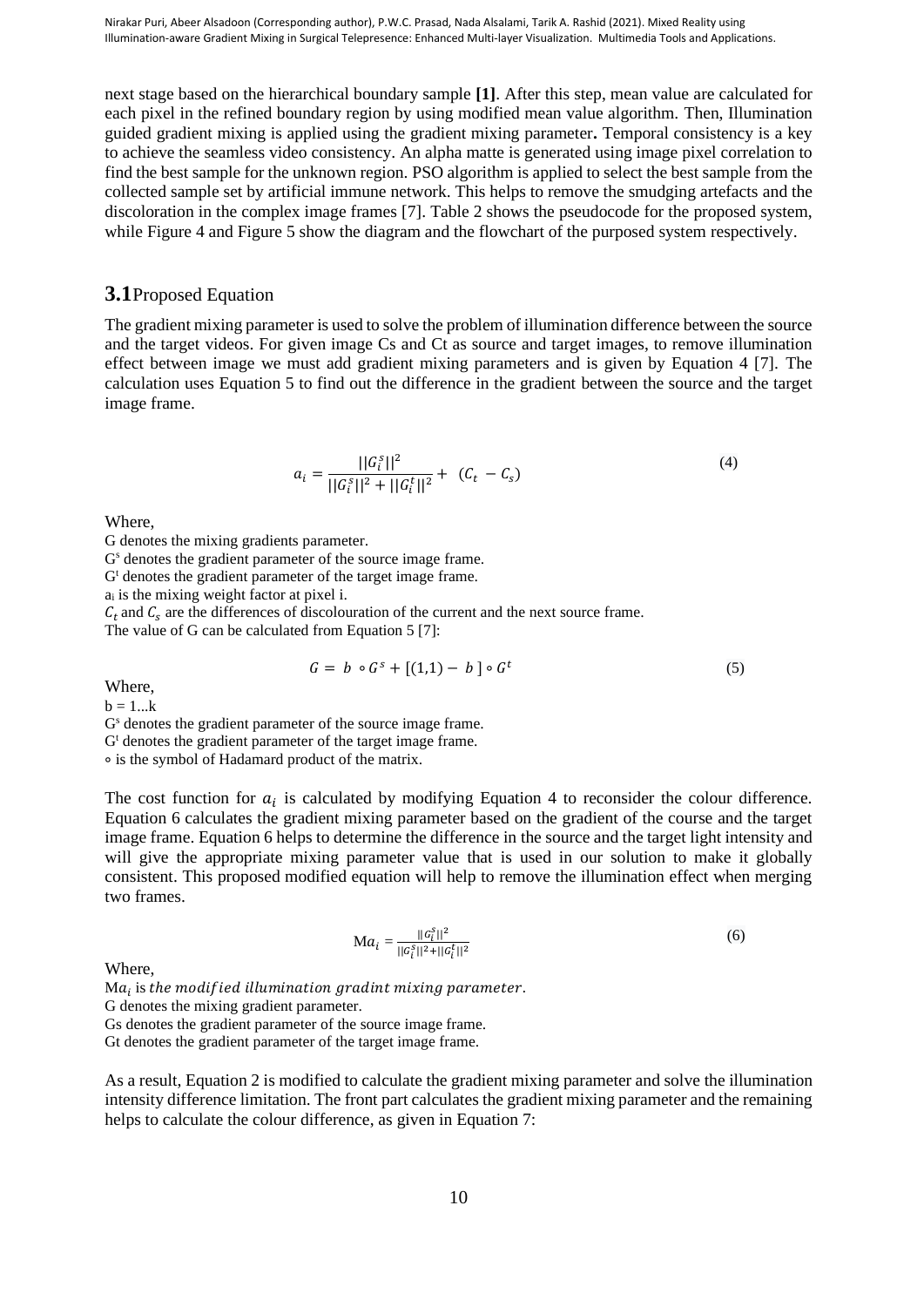$$
MHI_c(p) = \begin{cases} Ma_i + I_s(p) + k * r(p) \text{ for frame } 0\\ Ma_i + I_{cf}(p) + k * Hr(p) \text{ for frame } 1, 2, ..., N \end{cases}
$$
(7)

Where,

Mai is the illumination gradient mixing parameter. p is the inner pixel.  $I_s$  is RGB colour vector of the source image. K is the interpolation constraint coefficient.  $I_{cf}$  is the motion of the source image trimap.  $r(p)$  is the interpolation vector.

 $H(r(p))$  is the interpolation vector for the frame greater than zero.

To solve the pixel by pixel alpha matting problem, we have used Equation 8 as given in Yan et al. [8], to calculate the gradient mixing parameter. We have used the alpha matting with pixel correlation to find the best sample for the image pixel in unknown region. The best sample are obtained using PSO algorithm. So, by using pixel correlation it is possible to find the relation of the pixel colour with respect to the neighbour, so that we do not lost the true pixel value in unknown region. For given image  $I_s$  and  $I_t$ as source and target images, to remove smudging artefacts from the cloned image alpha matting applied in image composition using alpha matting as given by Yan et al. [8].

$$
ZI_c = \alpha_z I_s(p) + (1 - \alpha)I_t(p)
$$
\n(8)

Where,

p is the inner pixel.

 $I_s$  is the final modified composite image.

 $\alpha_z$  is the unknown alpha matte.

 $I_s(p)$  is the modified cloned region without smudging and discolour artefacts.

The value of  $\alpha_z$  can be calculated from Equation 9 [8]:

$$
\alpha_z = \frac{(I_z - I_t)(I_s - I_t)}{||I_s - I_t||^2} \tag{9}
$$

Where,

 $I_z$  is the observed colour of pixel z.

Assuming the given sample pair with the sample indexes f and b in candidate sample set of the foreground and the background image.

We have modified Equation 8 as in Equation 10, to calculate the alpha matte value based on image pixel correlation as the EMMVC Algorithm [1] has just used the constant value for the alpha. This modification is based on the pixel correlation for finding unknown region pixels value, as shown in Equation 10:

$$
MZI_c = \alpha_z \tag{10}
$$

Where,

 $\alpha_z$  is the unknown alpha matte.

 $MZI_c$  is the modified composite image using alpha matte.

To obtain the best value of unknown region we proposed this formula (Equation 11) that will find out the true pixel colour based on pixel correlation. So, Equation 3 has been modified by us to Equation 11:  $MI_{hc}(p) = MZI_c * I_c(p) + (1 - \alpha)I_t$  $(p)$  (11)

Where,

 $MI_{hc}$  is the modified pixel correlation based alpha matte for finding the best value for the unknown pixels. p is the inner pixel.

 $I_c$  is the cloned image pixel value.

 $\alpha$  is the unknown alpha matte.

 $I_t(p)$  is the target image pixel value.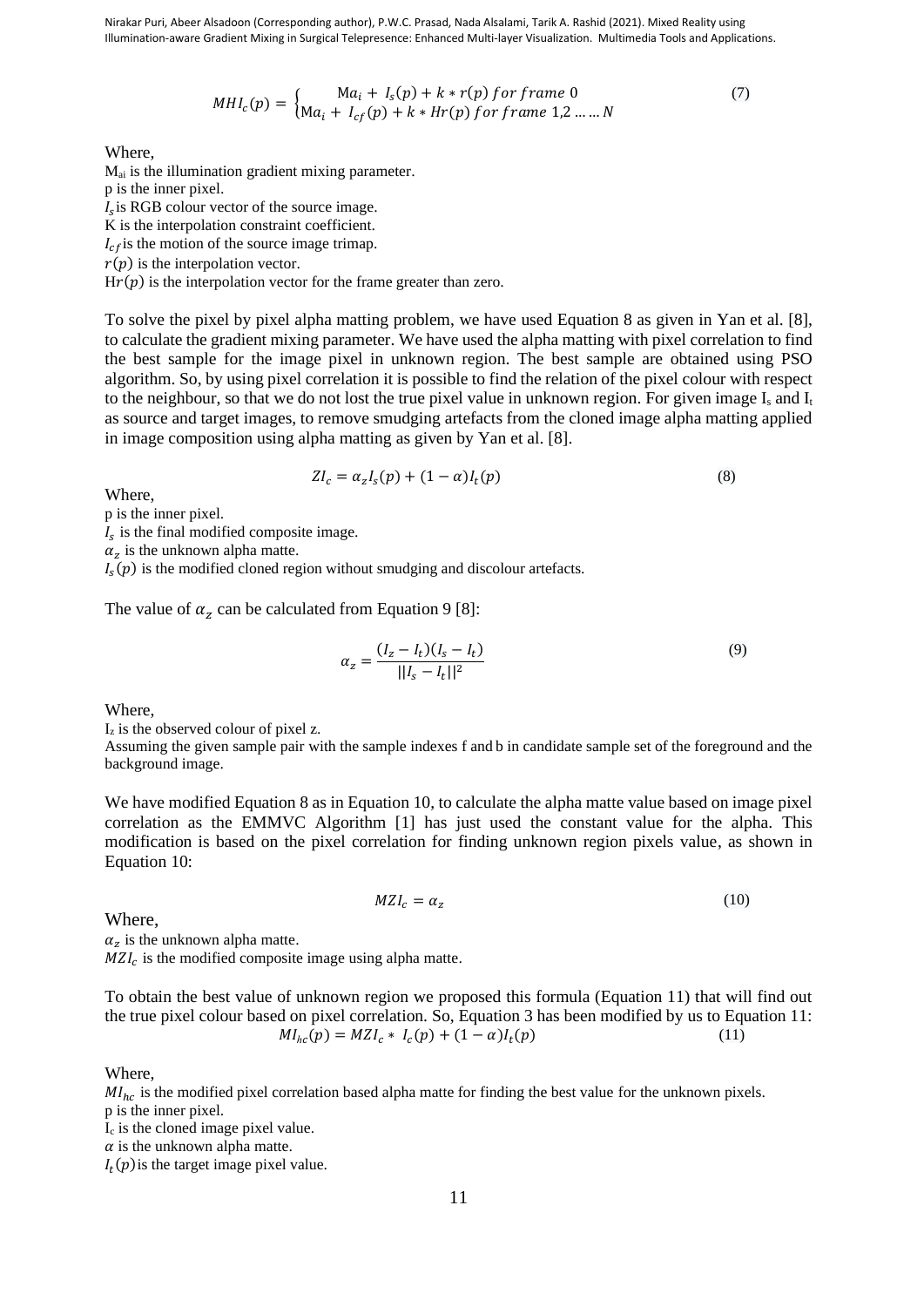Thus, Equation 1 has been enhanced to Equation 12 as a final Enhanced multilayer value cloning with illumination gradient mixing and image pixel correlation for alpha matting that can solve the limitations of the EMMVC method [1].

$$
EI_{layers}(p) = \alpha * MHI_c(p) + \beta * MI_{hc}(p)
$$
\n(12)

Where,

 $\alpha$  and  $\beta$  are the blending parameters.  $MI_{hc}(p)$  is the modified pixel correlation based alpha matte for finding the best value. p is the inner pixel. I<sup>c</sup> is the cloned image pixel value.  $\alpha$  is the unknown alpha matte.  $I_t(p)$  is the target image pixel value.

 $MHI_c(p)$  is the modified value for image discoloration and illumination difference calculation.

Table 2: Pseudocode for the proposed system.

**Algorithm: Enhanced Multi-layer mean value cloning Algorithm with illumination aware gradient mixing and image pixel correlation.**

**Input:** boundary pixels' list δ b, boundary inner pixels' list bin, trimap with three regions source image I<sup>s</sup> and target image colour vector I<sub>t</sub>.

**Output:** Merged video without artefacts.

#### **BEGIN**

**Step 1**: Generate the trimap for current and previous frames.

**Step 2**: If frame  $0!$  = frame N then Calculate the contour flow between the two trimap using the trimap propagation contour flow method by the following Equation

$$
I_{cf}(p) = (M_{xcurrent}, M_{ycurrent})
$$

**Step 3**: Calculate the mean value coordinates of every inner pixel of generated source trimap generated in step 2 and the boundary pixels using the following Equation:

$$
\lambda_i(p) = \frac{w_i}{\sum_{j=0}^{m-1} w_j} \, i = 0, 1, \, \dots \, \text{m-1}
$$

**Step 4**: Repeat steps 2 and 3 to produce the cloned image for every image frame. **Step 5**: Use the interpolation constraint coefficient to remove the discoloured artefacts in the cloned image here.  $k = 0$  to 255, and it is considered as RGB channels. It can obtain by the following Equation:

$$
MHI_c(p) = \begin{cases} Ma_i * I_s(p) + k * r(p) \text{ for frame } 0\\ Ma_i * I_{cf}(p) + k * Hr(p) \text{ for frames } 1, 2 \dots N \end{cases}
$$

Where,

$$
\mathbf{M}a_i = \frac{||G_i^s||^2}{||G_i^s||^2 + ||G_i^t||^2}
$$

*Note: We have added the illumination-aware gradient guided mixing algorithm step to remove any inconsistencies regarding the illumination light difference in the cloned image frame.*

**Step 6**: Alpha matte with image pixel correlation is applied to smooth and remove the smudging artefacts. It given by the following Equation:

$$
MI_{hc}(p) = MZI_c * I_c(p) + (1 - \alpha)I_t(p)
$$

**Step 7**: A multi layered merged video is produced by using volumetric image synthesisation to recover the occlusion. It can get by using the following Equation:

$$
EI_{layers}(p) = \alpha * MHI_c(p) + \beta * MI_{hc}(p)
$$

**END**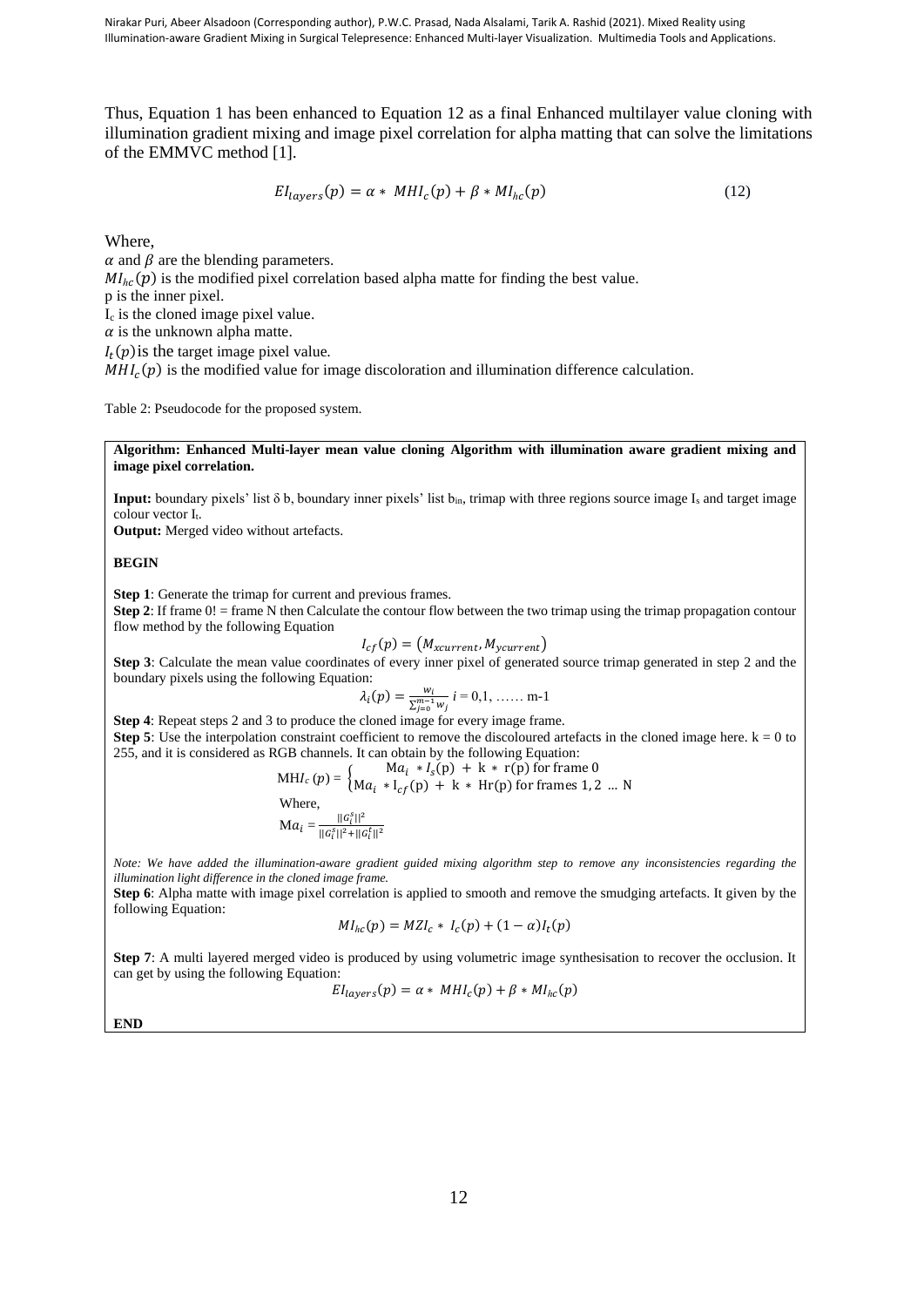

Figure 5: The Flowchart of the purposed system model.

## **3.2**Area of Improvement:

The main idea behind merging two videos is using EMMVC cloning with image interpolation and alpha matting. The proposed system uses the EMMVC and modify the existing alpha matting technique to produce a video with high accuracy and good consistency even in the illumination intensity varying inversely situation.

First, the illumination-aware gradient guided algorithm has been applied to address the problem mentioned in the limitation section of the EMMVC Algorithm [1]. We have added a new feature in the existing model that deals with the image frames whose illumination intensity varies with time. It uses gradient mixing parameter that is calculated from the gradient value of the source and the target image frames and then apply the mixing parameter to the cloned image frame to remove any inconsistencies in the final result.

To address the second issue, we have modified the pixel by pixel alpha matting approach with image pixel correlation which uses PSO algorithm to find the best sample value for a pixel in unknown region from the collected sample. The best pixel sample will be selected based on the relation with the neighbour pixels, i.e. other pixels in that unknown region. As a result, this will ensure that there is a very less chance of any artefacts like discolouration and smudging effect to occur in the final video.

Illumination aware grading mixing has been provided, so that the final merged video will have global temporal coherence even when the light intensity varies in the source and the target video using Equation 7. The EMMVC system [1] has not considered this issue. Second contribution is using the image pixel correlation to find the best sample in the sample collection for unknown pixel in unknown region when merging the image frames. and is given by Equation 11. The EMMVC [1] system has used the global alpha matting approach to find the unknown pixel and cannot find the best sample as they have not considered any relation between the neighbour pixels. All these solutions help to improve the accuracy and the visualisation of the final merged video.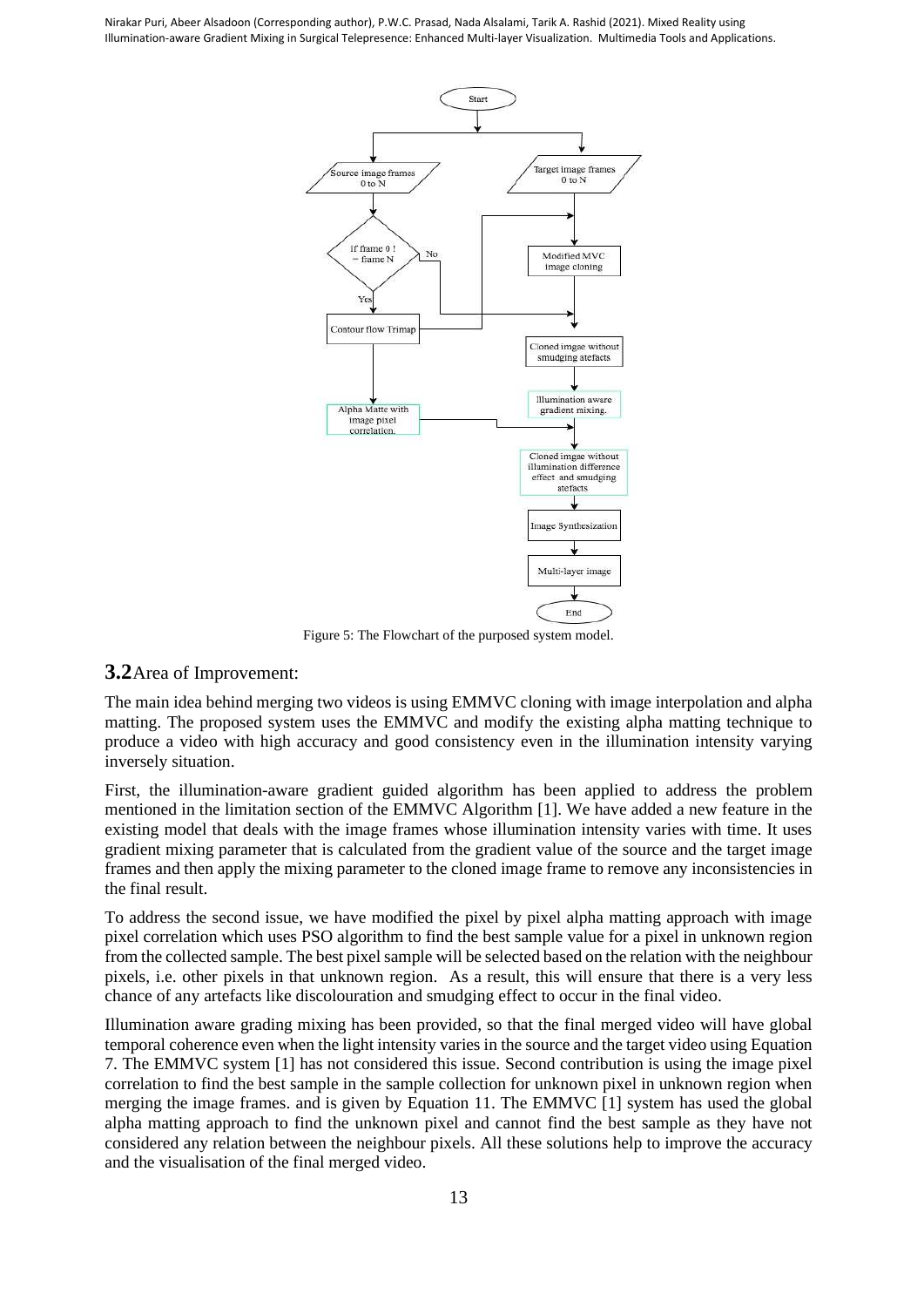# **4. Result and Discussion**

Matlab R2019b have been used to implement the proposed system with 10 samples of breast (soft tissue) surgery videos, 10 samples of bowel (soft tissue) surgery video, and 10 samples of jaw (hard tissue) surgery videos. As a result, 30 different samples have been tested using 2.3 GHz Intel Core i5 16 GB memory and 8 GB graphic memory. These videos are collected from the online resources based on different age and weight groups. The length of the selected videos is from 10 seconds to 90 seconds. From those 10 videos, some frames are selected to be test using Matlab, and a hand video is recorded from which frames are extracted. The resolutions of the images used for testing are 920 by 545 pixels, 324 by 326 pixels and 310 by 326 pixels for breast, for breast, jaw, and bowel samples respectively. All the collected samples are tested for both the EMMVC system [1] and the proposed system and the results are shown in Table 3 and Table 4. The tested samples are divided into two types i.e. pre planning of breast surgery and intra operative of jaw surgery. The reason to select those two types is to show the clarity and the visualization of a hand on the patient body in the merging process. Visualization error also measured based on the RGB colour values in the resulted image of the EMMVC solution [1] and the proposed solution. We have also measured the MSE for all breast, bowel, and jaw samples.

At the beginning of the surgery, the expert surgeon needs to assist the rural surgeon. this can be done by the hand instruction given through the MR merged video. Venkata et al. [1] used the EMMVC technique but still it could not solve the issue with the light intensity difference and also does not use the best mechanism for artefacts removal in unknown region. To overcome this, Wang et al. [7] implemented gradient mixing for the illumination effect. Yan et al. [8] implemented pixel correlation for finding the best pixel value for unknown region. It improves the overlay and the visualization accuracy in the resulted merged image. Pre-operative mixed view is presented in Figure 6 and Intra operative mixed view is presented in Figure 7. Figures 6(a), 7(a) and 8(a) are the patient image, which was extracted from the augmented video. While Figures 6(b), 7(b) and 8(b) are the expert surgeon hand captured by the camera and Figures 6(c), 7(c) and 8(c) are the MR view to guide the local surgeon throughout the surgery for the breast, bowel, and jaw samples respectively. The results of merging (a) and (b) in (c) for all images types are presented in Table 3.

These results are generated by following our proposed algorithm as shown in Figure 4, Figure 5, and Table 2. The first step is to generate the trimap for current and previous frames. In the second step, frame 0 and frame N are compared and if they are not equal the contour flow will be calculated using the trimap propagation contour flow method. In the third step, the mean value coordinates are calculated of every inner pixel of the generated source trimap which is generated from the second. Similarly calculate the mean value coordinates for the boundary pixel. The above two steps are iterative and producing the cloned image for every image frame. After producing the cloned image, the interpolation constraint coefficient is used to remove the discoloured artefacts from the cloned image. In this step, we have added the illumination-aware gradient guided mixing algorithm to remove any inconsistencies regarding the illumination light difference in the cloned image frame. In step six, Alpha matte with image pixel correlation is applied to smooth and remove the smudging artefacts. In the last step, a multi layered merged video is produced by using volumetric image synthesisation to recover the occlusion, this is done using the proposed Equation 12.

Table 3: Result of merged video; Figure 5: breast sample; Figure 6: jaw sample; Figure 7: bowel sample.







*Figure 6 (a) Augmented Image frame Figure 6 (b) Expert Surgeon hand Figure 6 (c) Mixed reality view*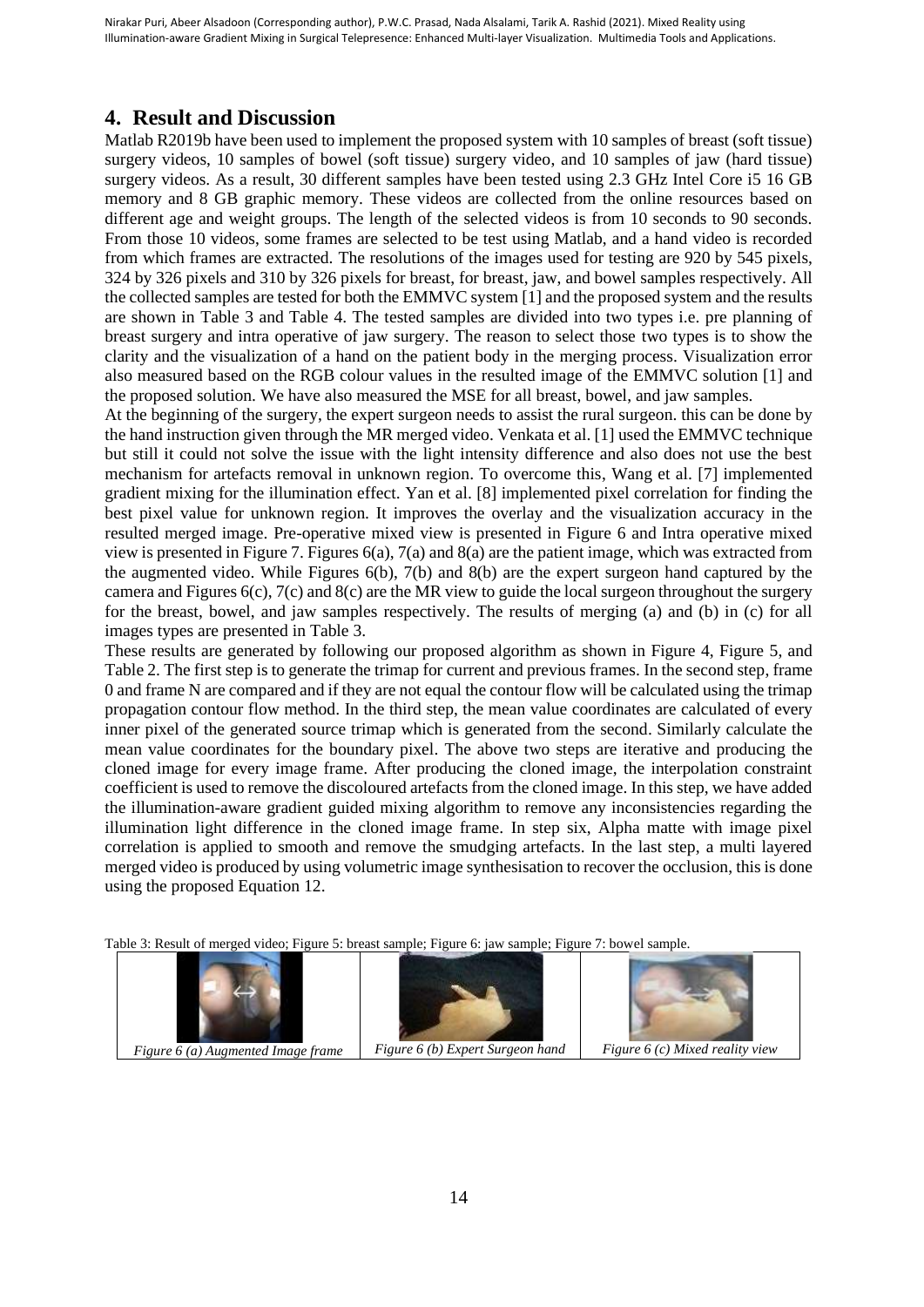

Both soft and hard tissue samples are tested for the EMMVC Algorithm [1] and the proposed solutions using MATLAB and the results are presented in Tables 3, 4, 5 and 6. Each sample is measured and the average is calculated for accuracy of visualization error and the processing time, as shown in the three bar graphs of Figures 9, 10 and 11 respectively. The samples are divided into two parts i.e. pre-operative samples (soft tissue – breast, bowel) and intra operative samples (hard tissue – jaw). The accuracy for visualization error is calculated. Visualization error refers to the difference in RGB values between the original scene and the resulted scene. We have used imtool() function, a built in function in matlab. We passed our image frames as inputs to the function and then the image in a window is displayed which shows the pixel position and the respective RGB values of each pixel. The visibility of the pixel always depends on its RGB value. Finally, we collected the value of each pixel in the target area for both EMMVC Algorithm [1] and proposed system as shown in Tables 4-9. Processing time is taken as the average of all 10 samples and shown as a graph in Figures 9, 10, and 11. The tests have been done on 10 soft samples of breast and bowel and 10 hard tissue samples of jaw. The results of these tests are compared against the EMMVC solution [1] in term of visualization error, MSE, and processing time. The proposed system shows an improvement in the visualization of the hand on the patient body when there is illumination intensity difference between the body of patient and the expert instructor's hands. By using pixel correlation, we can also see the accurate RGB value in the unknown region when merging the results. Our solution reduces the visualization error and MSE compared to the EMMVC solution [1]. In case of processing time, there is no significant improvement.

| <b>Sample</b><br>number | <b>Enhanced</b><br><b>Proposed</b><br>Multi-layer<br>system<br>mean value<br>processed<br>cloning<br>sample<br>Algorithm [1] |  |          | <b>Enhanced Multi-layer</b><br>mean value cloning<br>Algorithm[1] processed<br>jaw sample RGB values |          | Proposed system processed<br>Jaw sample RGB values |     |          |
|-------------------------|------------------------------------------------------------------------------------------------------------------------------|--|----------|------------------------------------------------------------------------------------------------------|----------|----------------------------------------------------|-----|----------|
|                         | processed<br>sample                                                                                                          |  | $\bf{R}$ | G                                                                                                    | $\bf{B}$ | $\bf{R}$                                           | G   | $\bf{B}$ |
| 1                       |                                                                                                                              |  | 245      | 221                                                                                                  | 119      | 169                                                | 117 | 83       |
| $\overline{c}$          |                                                                                                                              |  | 224      | 146                                                                                                  | 136      | 121                                                | 93  | 74       |
| 3                       |                                                                                                                              |  | 230      | 81                                                                                                   | 93       | 135                                                | 65  | 61       |
| $\overline{4}$          |                                                                                                                              |  | 252      | 78                                                                                                   | 69       | 115                                                | 83  | 57       |
| 5                       |                                                                                                                              |  | 127      | 232                                                                                                  | 103      | 88                                                 | 71  | 63       |

Table 4: Accuracy of visualization error Results for Jaw samples: Results for accuracy of visualization error (Hard tissue)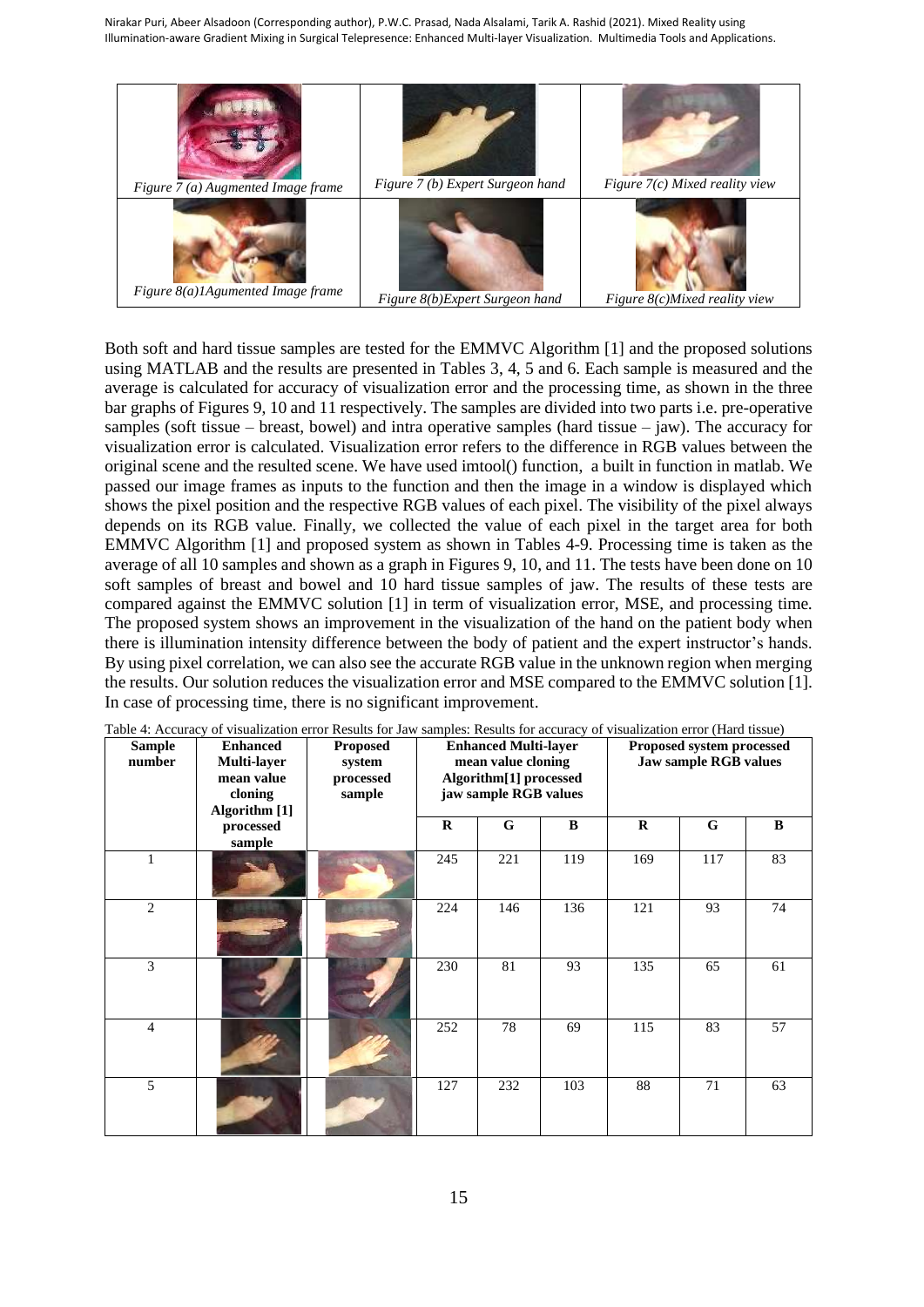| $\sqrt{6}$ |                | 136   | 129   | 92    | 87    | 52   | 39     |
|------------|----------------|-------|-------|-------|-------|------|--------|
| $\tau$     |                | 255   | 196   | 173   | 160   | 135  | 112    |
| $\,8\,$    |                | 253   | 148   | 145   | 112   | 65   | 51     |
| 9          |                | 211   | 155   | 130   | 72    | 55   | 45     |
| $10\,$     | <b>ASSISTE</b> | 245   | 91    | 96    | 118   | 61   | $48\,$ |
| Average    |                | 196.2 | 129.6 | 134.4 | 144.6 | 93.4 | 83.33  |

Table 5 processing time for jaw samples for EMMVC Algorithm [1] and proposed system: Result table for processing time of Hard Tissue (Jaw):

|                         | <b>Sample</b><br>details      | AR<br>Video<br>(Patient | <b>Expert hand</b> |                            |                                          | <b>Enhanced</b><br>Multi-layer<br>mean value  |                                                  | Proposed system                       |                                        |
|-------------------------|-------------------------------|-------------------------|--------------------|----------------------------|------------------------------------------|-----------------------------------------------|--------------------------------------------------|---------------------------------------|----------------------------------------|
|                         |                               | images)                 |                    |                            |                                          | cloning<br>Algorithm [1]                      |                                                  |                                       |                                        |
| Sample Number           |                               |                         |                    | Processed<br><b>Sample</b> | Mean<br><b>Squared</b><br>Error<br>(MSE) | <b>Processing</b><br>time/frame<br>in seconds | Processe<br>$\mathbf d$<br>Sampl<br>$\mathbf{e}$ | Mean<br><b>Squared</b><br>Error (MSE) | Processing<br>time/frame<br>in seconds |
| $\mathbf 1$             | Lower<br>front<br>teeth       |                         |                    |                            | 1.50                                     | 0.23                                          |                                                  | 1.25                                  | 0.21                                   |
| $\mathbf 2$             | Lower<br>teeth                |                         |                    |                            | 1.47                                     | 0.24                                          |                                                  | 1.17                                  | 0.20                                   |
| $\mathbf{3}$            | Lower<br>front<br>gums        |                         |                    |                            | 1.81                                     | 0.21                                          |                                                  | 1.53                                  | 0.22                                   |
| $\overline{4}$          | Lower<br>gingiva              |                         |                    |                            | 1.77                                     | 0.22                                          |                                                  | 1.27                                  | 0.20                                   |
| $\overline{5}$          | <b>Upper</b><br>side<br>teeth |                         |                    |                            | 1.84                                     | 0.27                                          |                                                  | 1.34                                  | 0.25                                   |
| 6                       | <b>Upper</b><br>gingiva       |                         |                    |                            | 1.97                                     | 0.29                                          |                                                  | 1.47                                  | 0.24                                   |
| $\overline{7}$          | Lower<br>gingiva              |                         |                    |                            | 1.52                                     | 0.22                                          |                                                  | 1.04                                  | 0.22                                   |
| $\overline{\mathbf{8}}$ | Lower<br>gingiva              |                         |                    |                            | 1.28                                     | 0.21                                          |                                                  | 0.78                                  | 0.21                                   |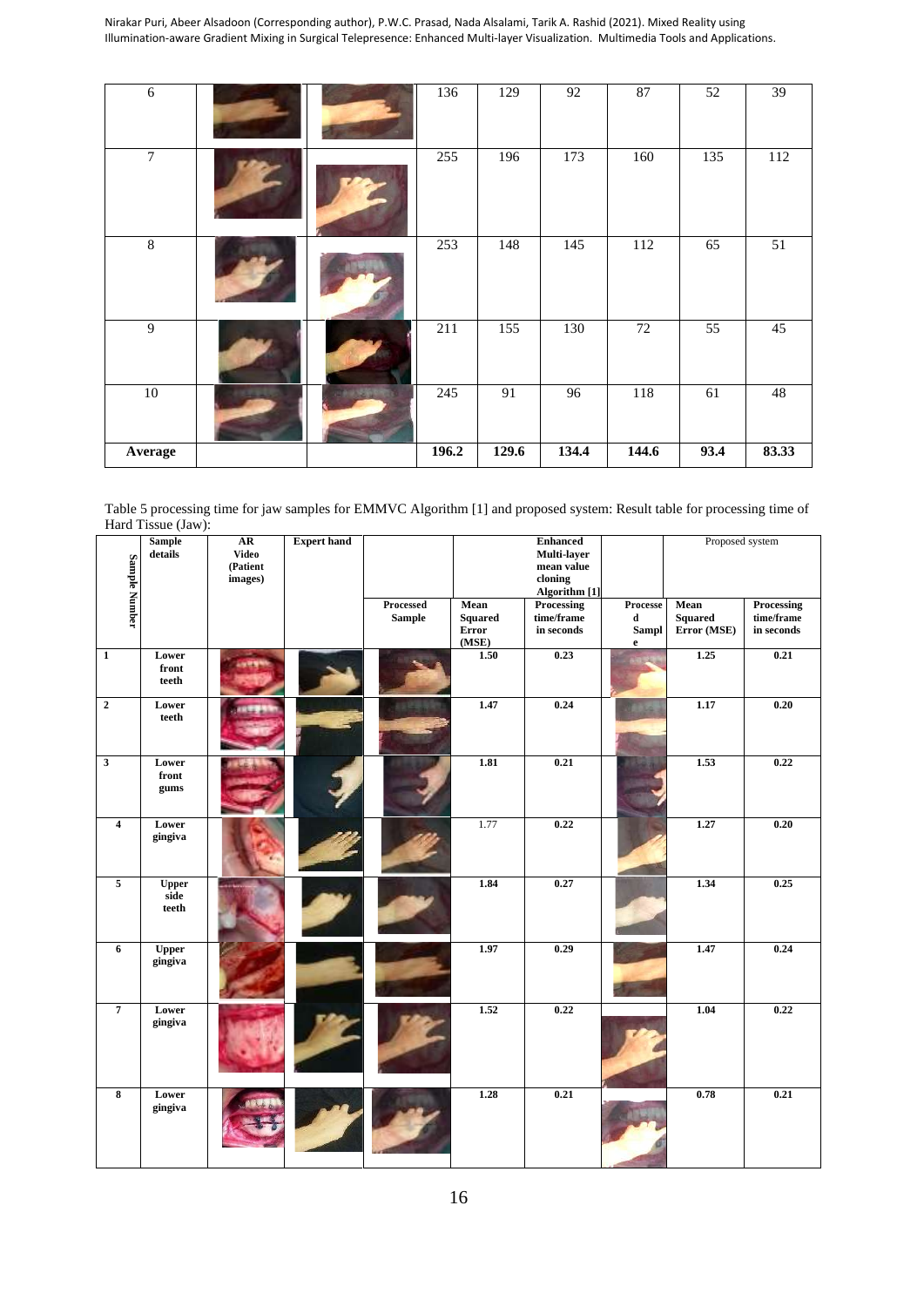| 9                          | Lower<br>molar   |  | 0.97      | 0.27  | 0.67  | 0.2        |
|----------------------------|------------------|--|-----------|-------|-------|------------|
| $\mathbf{0}$               | Lower<br>gingiva |  | 1.12      | 0.21  | 0.62  | 0.21       |
| $A\mathbf{v}$<br>era<br>ge |                  |  | 13.7<br>8 | 0.202 | 11.14 | 0.193<br>4 |

Table 6: accuracy in term of visualization error for breast samples for EMMVC Algorithm [1] and proposed systems: Results for accuracy of visualization error (Soft tissue).

| <b>Sample</b><br>number | <b>Enhanced</b><br>Multi-layer<br>mean value<br>cloning<br>Algorithm [1] | Proposed<br>system<br>processed<br>sample |                         | <b>Enhanced Multi-layer mean</b><br>value cloning Algorithm [1]<br>processed breast sample RGB<br>values |                         |                         | Proposed system processed<br>breast<br>sample RGB values |                          |
|-------------------------|--------------------------------------------------------------------------|-------------------------------------------|-------------------------|----------------------------------------------------------------------------------------------------------|-------------------------|-------------------------|----------------------------------------------------------|--------------------------|
|                         | processed<br>sample                                                      |                                           | $\overline{\mathbf{R}}$ | $\overline{G}$                                                                                           | $\overline{\mathbf{B}}$ | $\overline{\mathbf{R}}$ | $\overline{G}$                                           | $\overline{\mathbf{B}}$  |
| $\mathbf{1}$            |                                                                          |                                           | 152                     | 205                                                                                                      | 92                      | 107                     | 84                                                       | 92                       |
| $\overline{2}$          |                                                                          |                                           | 223                     | 224                                                                                                      | 186                     | 185                     | 123                                                      | 197                      |
| $\overline{3}$          |                                                                          |                                           | 160                     | 79                                                                                                       | 209                     | 212                     | 211                                                      | 209                      |
| $\overline{4}$          |                                                                          |                                           | 124                     | 151                                                                                                      | 194                     | 160                     | 102                                                      | 108                      |
| $\overline{5}$          |                                                                          |                                           | 210                     | 167                                                                                                      | 74                      | 137                     | 102                                                      | 75                       |
| $6\,$                   |                                                                          |                                           | 137                     | 139                                                                                                      | 38                      | 124                     | 78                                                       | 38                       |
| $\tau$                  |                                                                          |                                           | 208                     | 35                                                                                                       | 88                      | 210                     | 196                                                      | $\overline{\textbf{88}}$ |
| $\overline{8}$          |                                                                          |                                           | 128                     | 217                                                                                                      | 63                      | 208                     | 128                                                      | 63                       |
| $\overline{9}$          |                                                                          |                                           | 196                     | 247                                                                                                      | 119                     | 148                     | 119                                                      | 119                      |
| 10                      |                                                                          |                                           | 110                     | 202                                                                                                      | 63                      | 231                     | 176                                                      | 138                      |
| Average                 |                                                                          |                                           | 149.3                   | 173.9                                                                                                    | 114.3                   | 142.7                   | 113.2                                                    | 91.5                     |

Table 7: processing time for breast sample for EMMVC Algorithm [1] and proposed system: Result table time of Soft Tissue (Breast).

| <b>TA</b>                  | $\cdot$<br>Sample details | AR      | E <b>xpert hand</b> | <b>Enhanced</b>    | <b>Proposed system</b> |
|----------------------------|---------------------------|---------|---------------------|--------------------|------------------------|
| $\sim$<br>-<br>=<br>œ<br>- | height<br>(age            | Video   |                     | <b>Multi-laver</b> |                        |
|                            | $($ pounds $)$<br>weight  | Patient |                     | mean value         |                        |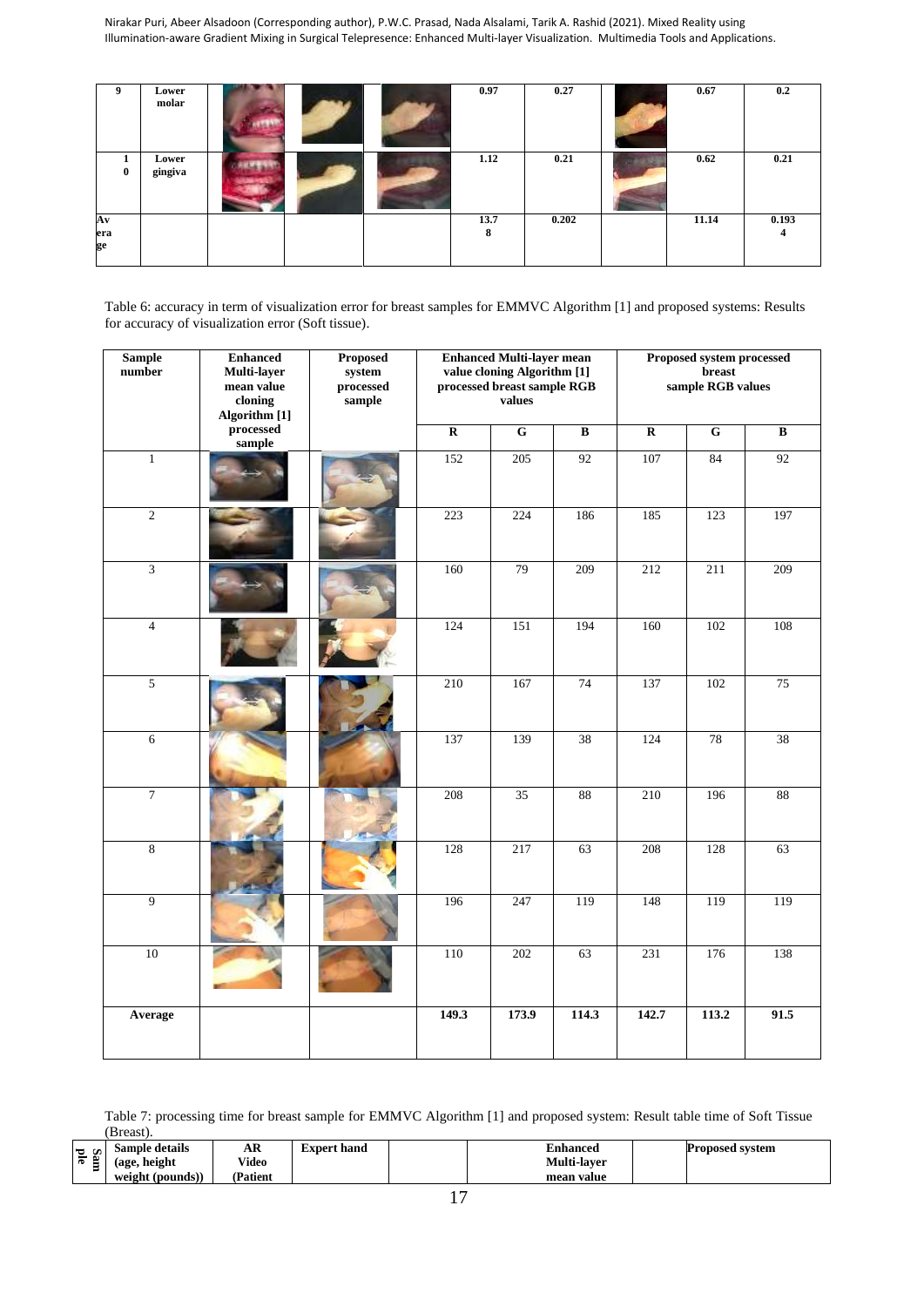|                         |                                  | images) |               |                | cloning      |               |                |            |
|-------------------------|----------------------------------|---------|---------------|----------------|--------------|---------------|----------------|------------|
|                         |                                  |         |               |                | Algorithm[1] |               |                |            |
|                         |                                  |         | Processed     | <b>Mean</b>    | Processing   | <b>Proces</b> | Mean           | Processing |
|                         |                                  |         | <b>Sample</b> | <b>Squared</b> | time/frame   | sed           | <b>Squared</b> | time/frame |
|                         |                                  |         |               | Error          | in seconds   | Sam           | <b>Error</b>   | in seconds |
|                         |                                  |         |               | (MSE)          |              | ple           | (MSE)          |            |
| $\mathbf{1}$            | <b>Breasts</b><br>(31,5'6'',140) |         |               | 1.31           | 0.214        |               | 0.81           | 0.215      |
| $\overline{2}$          | <b>Breasts</b><br>(47,5'1'',115) |         |               | 1.11           | 0.197        |               | 0.76           | 0.201      |
| $\mathbf{3}$            | <b>Breasts</b><br>(25,5'2'',120) |         |               | 1.65           | 0.201        |               | 1.22           | 0.198      |
| $\overline{\mathbf{4}}$ | <b>Breasts</b><br>(25,5'3'',160) |         |               | 1.76           | 0.213        |               | 1.21           | 0.211      |
| $\overline{\mathbf{5}}$ | <b>Breasts</b><br>(31,5'6'',140) |         |               | 1.56           | 0.244        |               | 1.16           | 0.198      |
| 6                       | <b>Breasts</b><br>(25,5'2'',120) |         |               | 1.93           | 0.246        |               | 1.63           | 0.250      |
| $\overline{7}$          | <b>Breasts</b><br>(48,5'1'',115) |         |               | 1.76           | 0.195        |               | 1.26           | 0.201      |
| 8                       | <b>Breasts</b><br>(34,5'2'',190) |         |               | 1.45           | 0.225        |               | 0.95           | 0.223      |
| 9                       | <b>Breasts</b><br>(40,5'7'';155) |         |               | 1.21           | 0.207        |               | 0.71           | 0.209      |
| 10                      | <b>Breasts</b><br>(46,5'8'',142) |         |               | 1.94           | 0.198        |               | 1.44           | 0.193      |
| Aver<br>age             |                                  |         |               | 15.6<br>8      | 0.2094       |               | 11.1<br>5      | 0.206<br>9 |

*.* Table 8: Accuracy in term of visualization error for bowel samples for EMMVC Algorithm [1] and proposed systems: Results for accuracy of visualization error Bowel (Soft tissue).

| <b>Sample</b><br>number | <b>Enhanced</b><br><b>Multi-layer</b><br>mean value<br>cloning<br>Algorithm [1] | <b>Proposed</b><br>system<br>processed<br>sample | <b>Enhanced Multi-layer mean</b><br>value cloning Algorithm [1]<br>processed bowel sample RGB<br>values |     | Proposed system processed<br>bowel<br>sample RGB values |          |     |     |
|-------------------------|---------------------------------------------------------------------------------|--------------------------------------------------|---------------------------------------------------------------------------------------------------------|-----|---------------------------------------------------------|----------|-----|-----|
|                         | processed<br>sample                                                             |                                                  | R                                                                                                       | G   | B                                                       | $\bf{R}$ | G   | B   |
|                         |                                                                                 |                                                  | 125                                                                                                     | 251 | 92                                                      | 118      | 104 | 89  |
| $\mathfrak{D}_{1}$      |                                                                                 |                                                  | 211                                                                                                     | 242 | 169                                                     | 158      | 132 | 179 |
| 3                       |                                                                                 |                                                  | 106                                                                                                     | 99  | 129                                                     | 212      | 119 | 120 |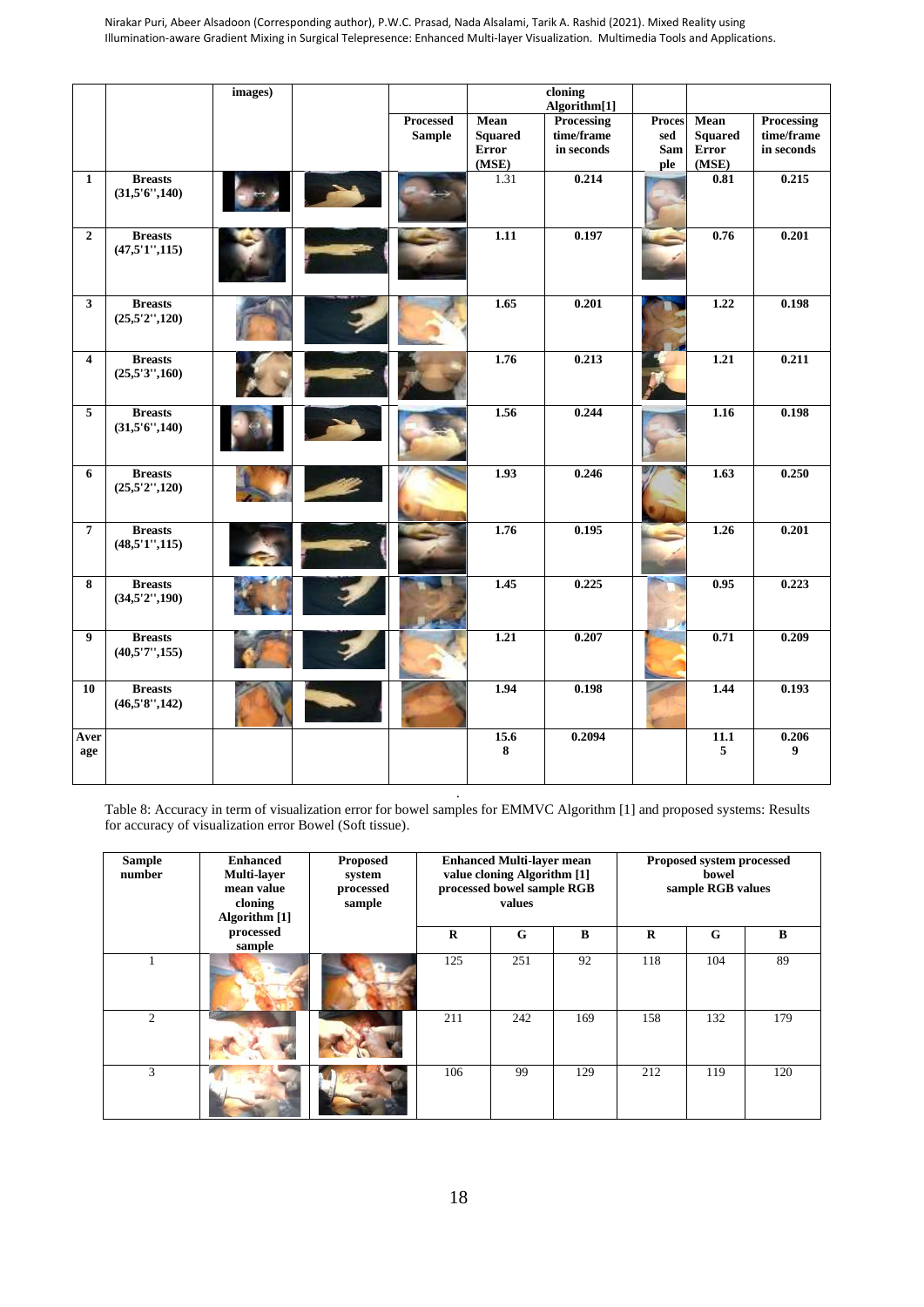| $\overline{4}$ |  | 143     | $115$ | 149             | 106   | 134   | 108    |
|----------------|--|---------|-------|-----------------|-------|-------|--------|
| $\overline{5}$ |  | 201     | 176   | 47              | 173   | 102   | 57     |
| $\overline{6}$ |  | 173     | 193   | 83              | 142   | 139   | 81     |
| $\overline{7}$ |  | $108\,$ | 53    | 89              | 91    | 98    | $88\,$ |
| $\,8\,$        |  | 188     | 117   | 63              | 192   | 102   | 63     |
| $\overline{9}$ |  | 196     | 147   | 191             | 169   | 134   | 119    |
| $10\,$         |  | 110     | 221   | $\overline{36}$ | 103   | 167   | 138    |
| Average        |  | 156.1   | 161.4 | 104.8           | 146.4 | 123.1 | 104.2  |

Table 9: Result of MES and processing time of bowel sample: Result of MES and processing time of bowel sample.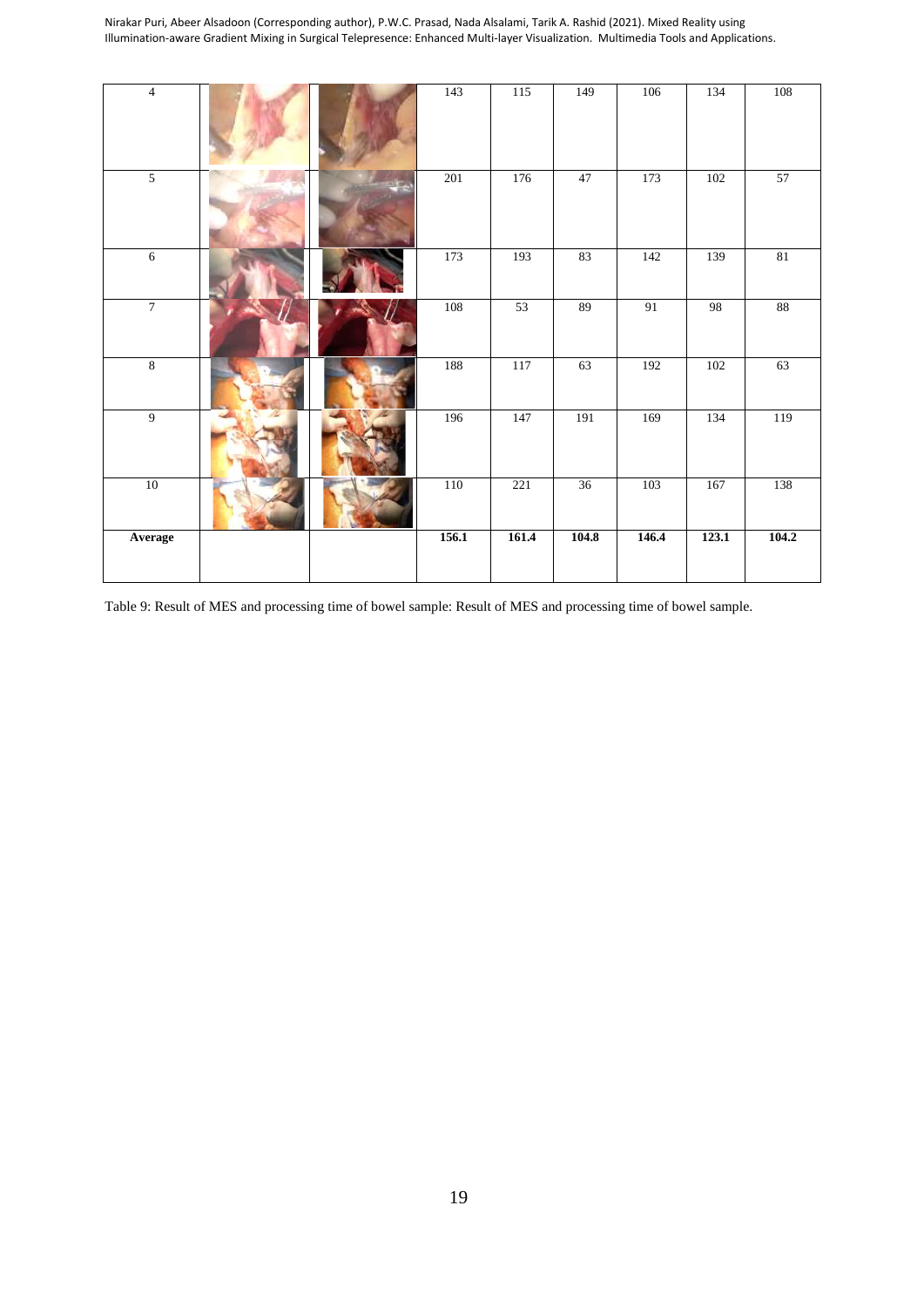| <b>Sample</b><br><b>Number</b> | Sample details<br>(age, height<br>weight<br>(pounds)) | AR<br>Video (Patient<br>images) | <b>Expert hand</b> |                            |                                                 | <b>Enhanced</b><br>Multi-layer<br>mean value<br>cloning<br>Algorithm[1] |                            | <b>Proposed system</b>                   |                                               |
|--------------------------------|-------------------------------------------------------|---------------------------------|--------------------|----------------------------|-------------------------------------------------|-------------------------------------------------------------------------|----------------------------|------------------------------------------|-----------------------------------------------|
|                                |                                                       |                                 |                    | Processed<br><b>Sample</b> | Mean<br><b>Squared</b><br><b>Error</b><br>(MSE) | <b>Processing</b><br>time/frame<br>in seconds                           | Processed<br><b>Sample</b> | Mean<br><b>Squared</b><br>Error<br>(MSE) | <b>Processing</b><br>time/frame<br>in seconds |
| $\mathbf 1$                    | <b>Bowel</b>                                          |                                 |                    |                            | 1.34                                            | 0.261                                                                   |                            | 0.84                                     | 0.251                                         |
| $\boldsymbol{2}$               | <b>Bowel</b>                                          |                                 |                    |                            | 1.18                                            | 0.373                                                                   |                            | 0.73                                     | 0.301                                         |
| $\mathbf{3}$                   | <b>Bowel</b>                                          |                                 |                    |                            | 1.15                                            | 0.286                                                                   |                            | 0.45                                     | 0.231                                         |
| $\overline{\mathbf{4}}$        | <b>Bowel</b>                                          |                                 |                    |                            | 1.27                                            | 0.154                                                                   |                            | 0.72                                     | 0.150                                         |
| $\overline{5}$                 | <b>Bowel</b>                                          |                                 |                    |                            | $\frac{1.40}{5.5}$                              | 0.143                                                                   |                            | 1.08                                     | 0.140                                         |
| $\boldsymbol{6}$               | <b>Bowel</b>                                          |                                 |                    |                            | 1.63                                            | 0.184                                                                   |                            | 1.12                                     | 0.170                                         |
| $\overline{7}$                 | <b>Bowel</b>                                          |                                 |                    |                            | 1.75                                            | 0.234                                                                   |                            | 1.24                                     | 0.210                                         |
| $\bf 8$                        | <b>Bowel</b>                                          |                                 |                    |                            | 1.90                                            | 0.190                                                                   |                            | 1.65                                     | 0.178                                         |
| $\boldsymbol{9}$               | <b>Bowel</b>                                          |                                 |                    |                            | 1.64                                            | 0.234                                                                   |                            | 1.20                                     | 0.210                                         |
| $\overline{10}$                | <b>Bowel</b>                                          |                                 |                    |                            | $\overline{1.45}$                               | 0.332                                                                   |                            | 1.03                                     | 0.298                                         |
| Average                        |                                                       |                                 |                    |                            | 14.71                                           | 2.391                                                                   |                            | 10.06                                    | 2.139                                         |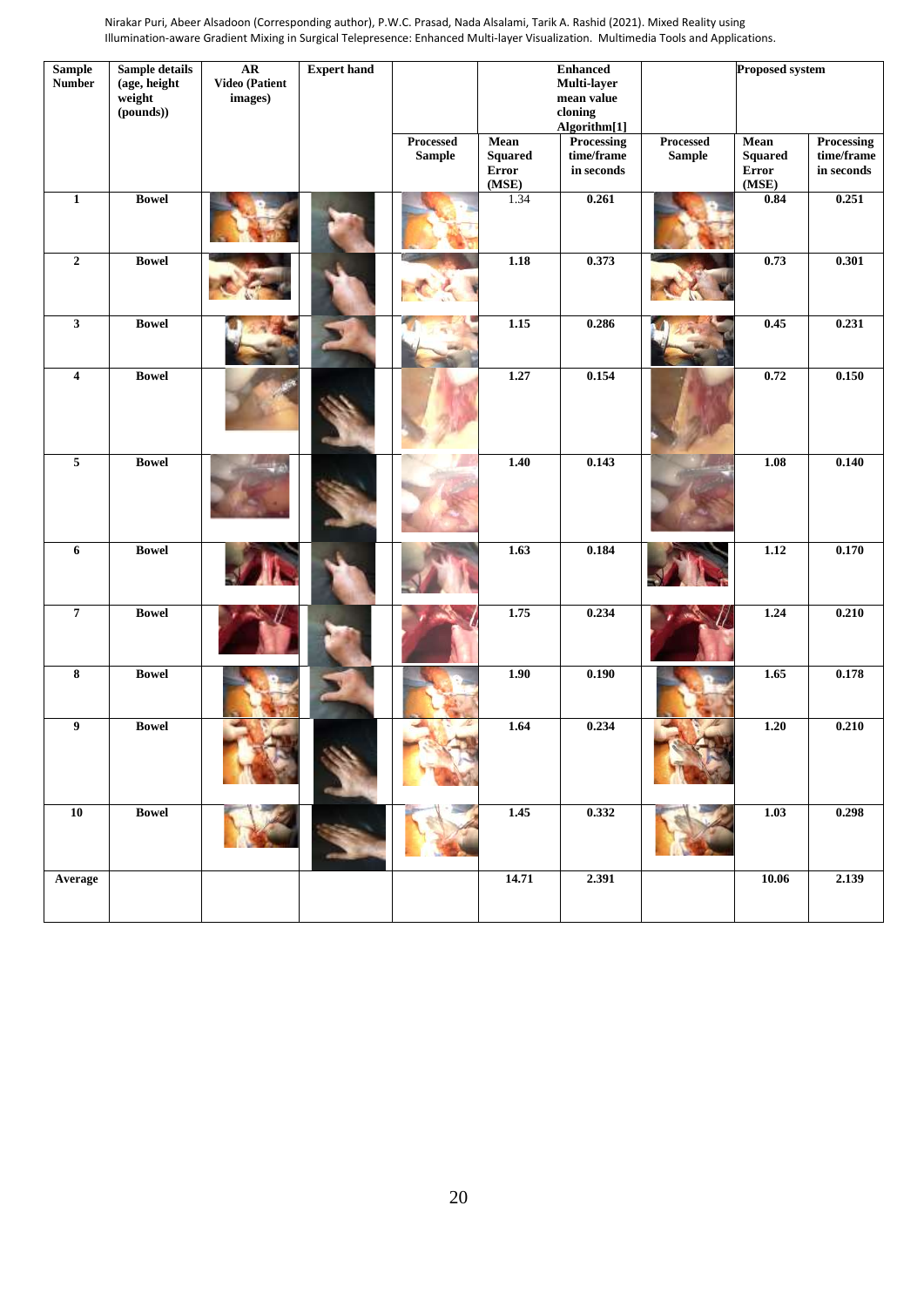

Figure 9: processing time in EMMVC Algorithm [1] and proposed solution for breast and jaw samples. a) first two bars show average processing time of EMMVC Algorithm [1] and proposed solution for breast samples. b) second two bar showing the average processing time of EMMVC Algorithm [1] and proposed solution for jaw samples.



Figure 10: Average accuracy of visualization error for current and proposed solution with breast and jaw samples. a) First 3 bars showing the average of R value, G value and B value at particular pixel location of proposed solution with breast sample. b). Second 3 bars showing the average of R value, G value and B value at same pixel location of EMMVC solution [1] with breast sample. c) Third 3 bars showing the average of R value, G value and B value at particular pixel location of proposed solution with jaw sample. d) Last 3 bars showing the average of R value, G value and B value at same pixel location of EMMVC solution [1] with jaw sample.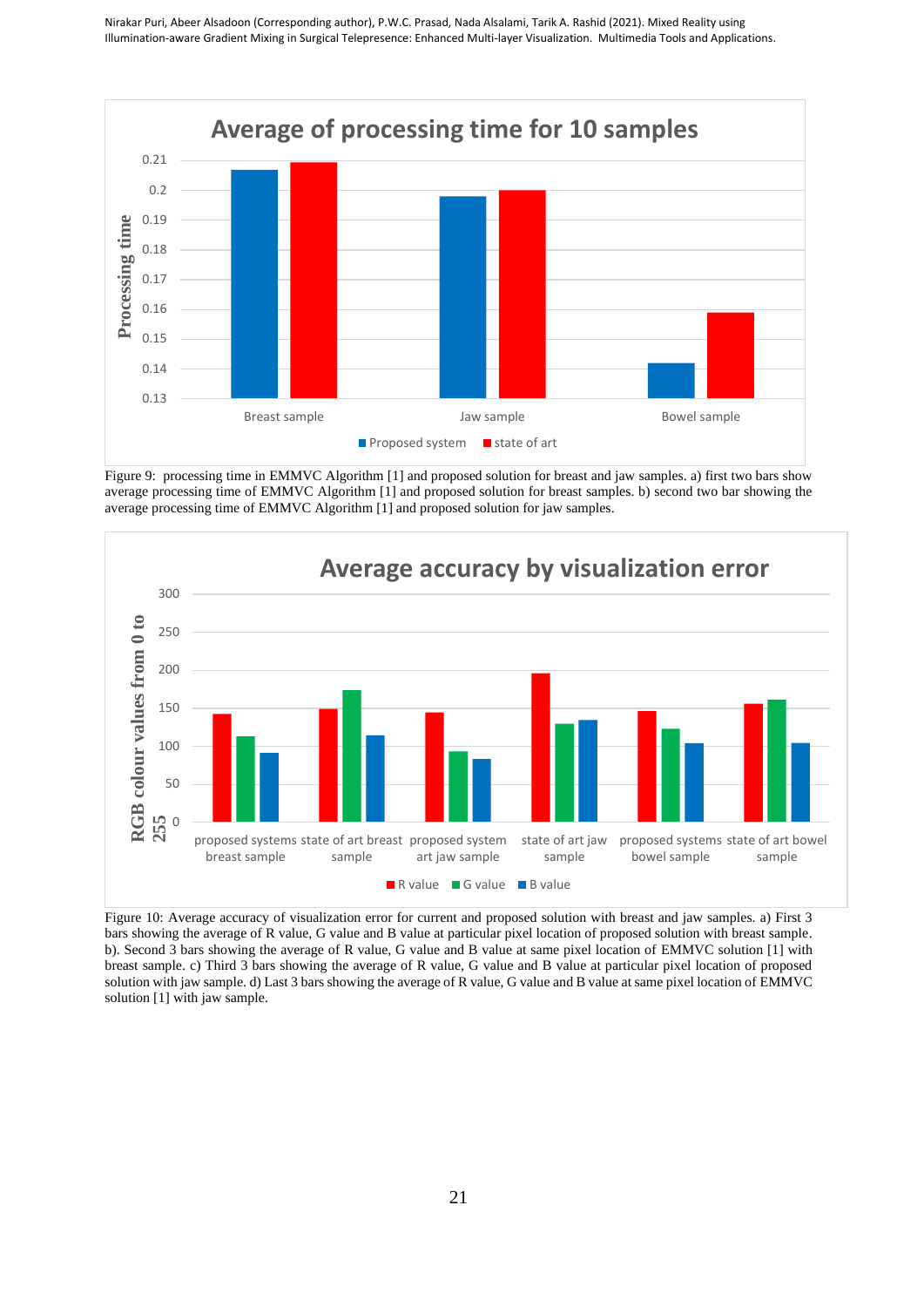

Figure 11: Average accuracy of Mean Squared error for current and proposed solution with breast, jaw and bowel samples.

The results presented in the Figures 9, 10, and 11, and the Tables 3-9 are a comparison between the EMMVC Algorithm [1] and the proposed solutions during merging. The proposed system shows an improvement in the visualization of hand in the light intensity difference situation. The proposed system also shows the true value of pixel in unknown region in the final merged image frame. We have compared the RGB value for the visualization error and the MSE error in the unknown region. From the above results, we can observe that there is a visible difference between the EMMVC system [1] and the proposed system in terms of the MSE and the visualization error. In the EMMVC Algorithm [1], no consideration has been taken for the light difference in the target and source image frame. while our proposed solution used illumination gradient mixing method to remove the illumination intensity difference. Furthermore, the proposed system can find the best value for unknown pixel in unknown region. We used the pixel correlation to find the best pixel by considering relation between the neighbours' pixels. The best sample values are collected using PSO algorithm. There is no big difference in the processing time for the two systems.

These measurements are calculated using MATLAB image tool. The visualization error is measured by converting the final image to RGB colour vectors and shown in Tables 3, 5 and 7. The difference between the EMMVC Algorithm [1] and the proposed solution can be observed by the RGB values. The EMMVC solution [1] suffers from highlighting problems and the proposed solution does not influence any effects. RGB values are ranged from 0 to 255 ('Zero' means black and 255 means white). In the EMMVC solution [1], some pixel values are measured nearly to 255 which represent a pixel under light effects. As a result, the hand could not visible clearly. In the same way, in intraoperative surgery, the internal body parts, and the blood flow can make the hand invisible. Values are measured for: R ranges from 50 to 255, G ranges from 80 to 255, and B ranges from 60 to 255. So, the proposed system can modularize the colour variations and the results showing that R value ranges from 70 to 210, G value ranges from 50 to 200 and B value ranges from 38 to 200, assuming that 122 is the average pixel value for the range 0 to 255. For the tested samples, 99.1 % of the pixels are visualized by the current system and 99.7 % of the pixels are visualized by the proposed system. Anyway, it varies based on the image sample. Similarly, we calculated the MSE to check the best sample value for a pixel in an unknown region. The MSE value for the EMMVC Algorithm [1] and the proposed system shows that the proposed system is very close to finding the best pixel value as the MSE value is minimized compared to EMMVC system [1]. We have calculated the MSE value using the immse(), a build in function of MATLAB. We can see the average value for the 10 samples for jaw, breast and bowel is reduced from 13.78 to 11.14, from 15.68 to 11.15 and from 14.71 to 10.06 respectively. The illumination gradient mixing parameter helped to produce the globally consistent composite image frame where there is illumination intensity difference. In the same way it gave alpha matte value using image pixel correlation for the hand image in unknown region. Table 10 shows the comparison between the EMMVC Algorithm [1] and the proposed solution. The comparison is based on the accuracy, the processing time.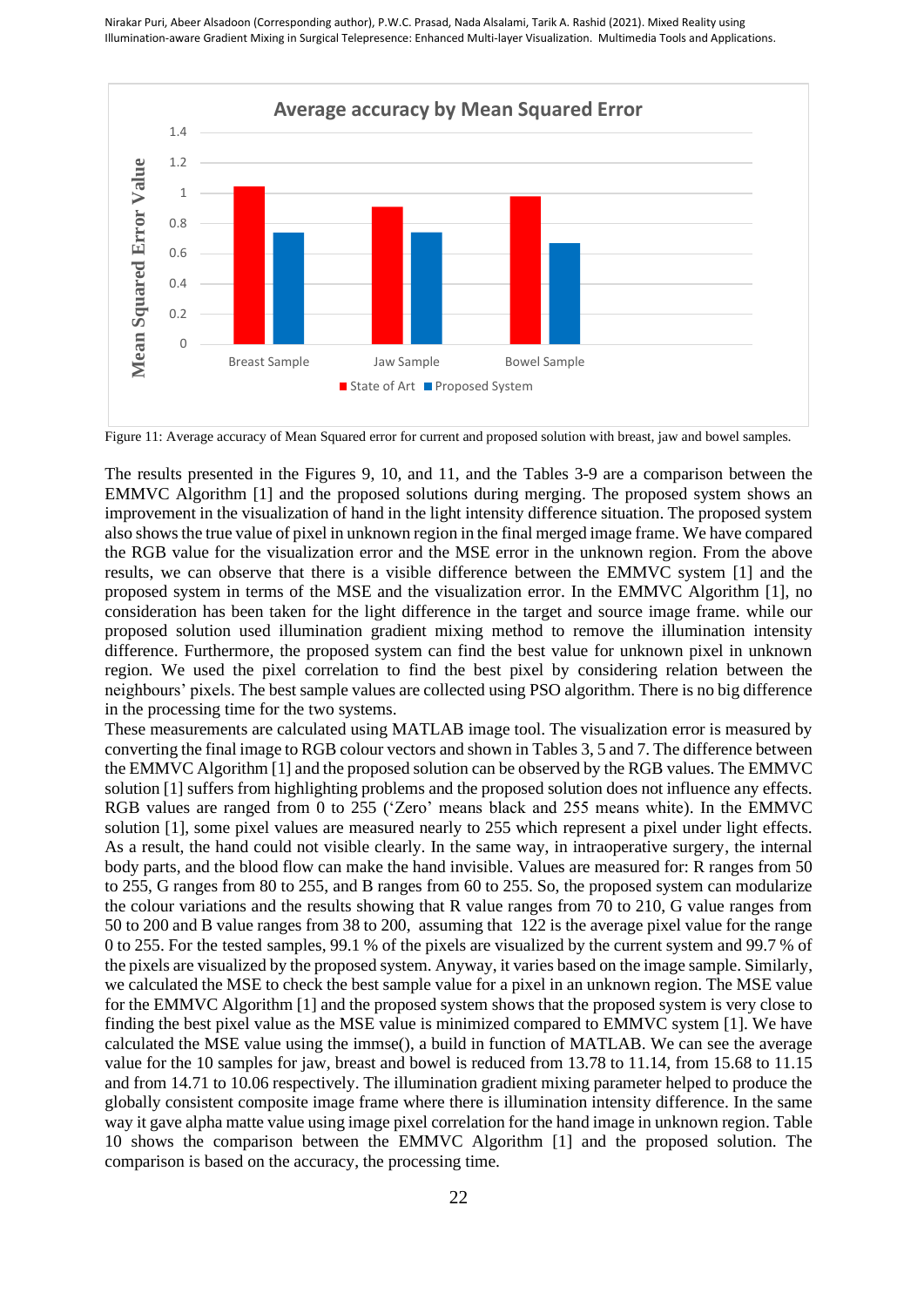|                       | <b>Proposed Solution</b>                                     | <b>Enhanced Multi-layer mean value cloning</b><br>Solution [1] |
|-----------------------|--------------------------------------------------------------|----------------------------------------------------------------|
| Name of the           | Illumination-aware gradient mixing with Enhanced multi-      | Enhanced multi-layer mean                                      |
| solution              | layer mean                                                   | value cloning                                                  |
|                       | value cloning                                                |                                                                |
| Accuracy              | The MSE has been improved by 16.38% as compared              | The MES was only 62.73%.                                       |
|                       | to EMMVC system.                                             | The visualization accuracy has been improved up                |
|                       | The visualization accuracy has been improved up to           | to 99.1%.                                                      |
|                       | 99.7%.                                                       |                                                                |
| <b>Processing</b>     | 50 frames in 9.7 seconds                                     | 50 frames in 10 seconds                                        |
| time                  |                                                              |                                                                |
| <b>Contribution 1</b> | Illumination aware grading mixing algorithm has been         | The EMMVC system has not considered any effect of              |
|                       | used so that the final merged video will have global         | light in source and target image frame when merging            |
|                       | temporal coherence even when the light intensity varies in   | the video                                                      |
|                       | source and target video.                                     |                                                                |
| <b>Contribution 2</b> | Second contribution is using image pixel correlation to find | The EMMVC Algorithm has used the global alpha                  |
|                       | the best sample in the sample collection for unknown pixel   | matting approach to find the unknown pixel and                 |
|                       | in unknown region when merging the image frames.             | cannot find the best sample as they have not                   |
|                       |                                                              | considered any relation between the neighbour pixels.          |
|                       |                                                              |                                                                |

Table 10: Comparison Table between the proposed and the Enhanced Multi-layer mean value cloning solutions.

# **5. Conclusion and Future Work**

The augmented video generated at the local site is combined with the surgeon's hand's virtual video to produce a final video. The goal of this work is to produce high level of accuracy mixed reality view and send it to both sites. This combined video is capable of restoring the patient's augmented image pixels (which are obstructed by the hands and instruments of the surgeon) and virtual image pixels (which are influenced by the illumination intensity difference in operation theatre). The illumination aware grading mixing using Illumination Aware Video Composition algorithm has been provided so that the final merged video will have global temporal coherence even when the light intensity varies in source and target video. In addition, we have used an image pixel correlation to find the best sample in the sample collection for unknown pixel in unknown region when merging the image frames. The proposed solution helps to merge two videos by removing the effect of invers illumination intensity and reduce the error and smudging effect to improve visualization accuracy of the merged video and produce a globally consistent composite video. Our solution reduced the MSE rating to 16.88%, and the visibility improved from 99.1% to 99.7% even in inverse illumination intensity. Throughout the operation, this type of video helps the local surgeons to follow the guideline provided by the expert surgeon. Selecting the region of interest where the target is going to be merged in this system is a manual and time-consuming process. Future research should focus on automatic trimap generation so that the user does not have to identify the region of interest before merging the image frames. This will highly improve the performance and the processing time as there will be less human interaction and low possibilities to make errors. Also, furth research can be done to remove the noise caused by the blood flood during surgery.

| Abbreviation: |              |                                         |
|---------------|--------------|-----------------------------------------|
| S.N.          | Abbreviation | Full Form                               |
|               | AR           | <b>Augmented Reality</b>                |
| 2             | MR           | <b>Mixed Reality</b>                    |
| 3             | <b>MES</b>   | Mean Square Error                       |
| 4             | <b>EMMVC</b> | Enhanced Multi-layer Mean Value Cloning |
| 5             | <b>PSO</b>   | Particle Swarm Algorithm                |
| 6             | CТ           | Computed Tomography                     |
|               | <b>AINET</b> | Artificial Immune Neural Network        |
|               |              |                                         |